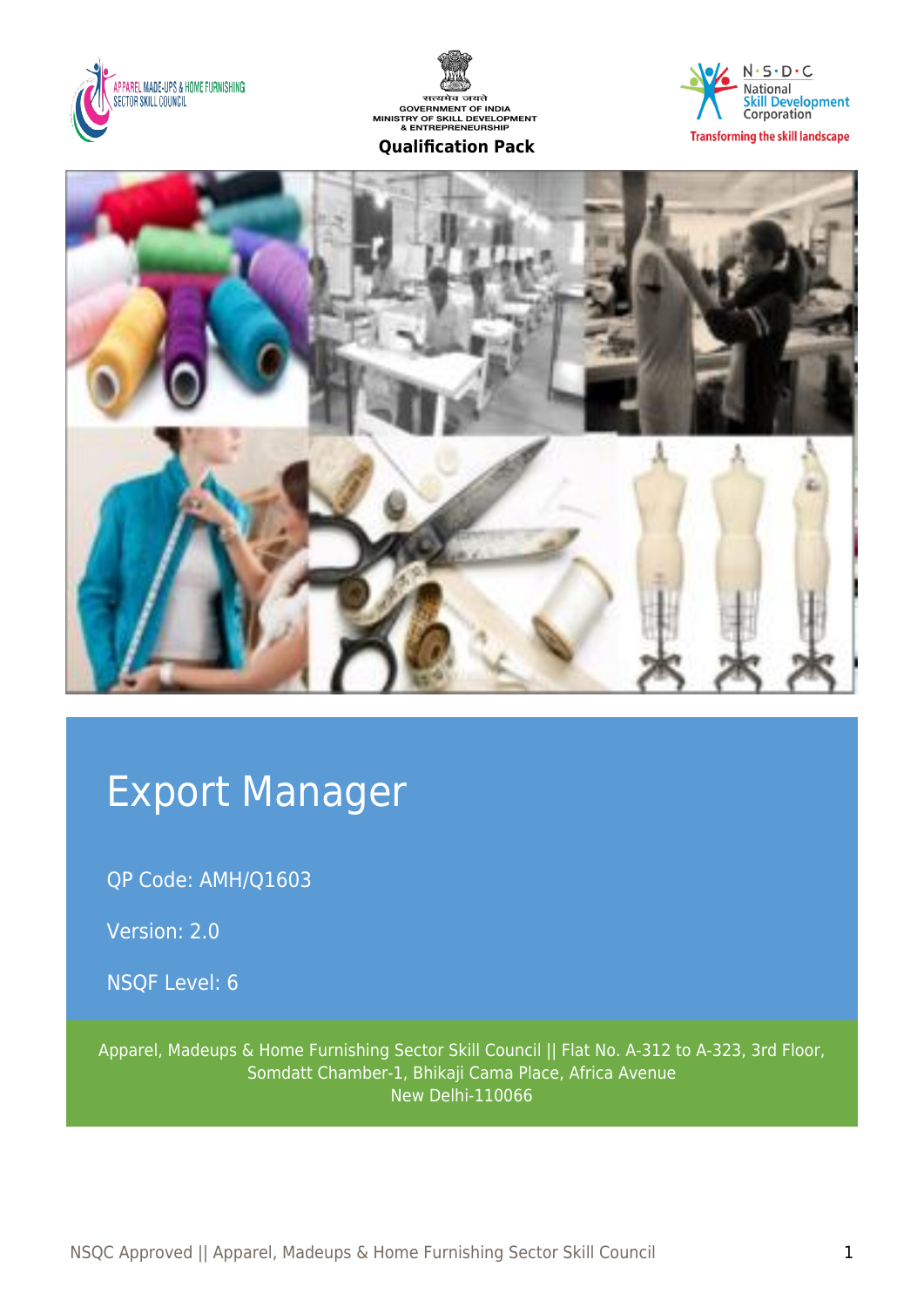

सत्यमेव जयते<br>GOVERNMENT OF INDIA<br>MINISTRY OF SKILL DEVELOPMENT<br>& ENTREPRENEURSHIP **Qualification Pack** 



## **Contents**

| AMH/N0104: Comply with industry, regulatory and organizational requirements and Greening of Job |  |
|-------------------------------------------------------------------------------------------------|--|
|                                                                                                 |  |
|                                                                                                 |  |
|                                                                                                 |  |
| AMH/N1605: Maintaining a healthy, safe and secure working environment in the organization with  |  |
|                                                                                                 |  |
|                                                                                                 |  |
|                                                                                                 |  |
|                                                                                                 |  |
|                                                                                                 |  |
|                                                                                                 |  |
|                                                                                                 |  |
|                                                                                                 |  |
|                                                                                                 |  |
|                                                                                                 |  |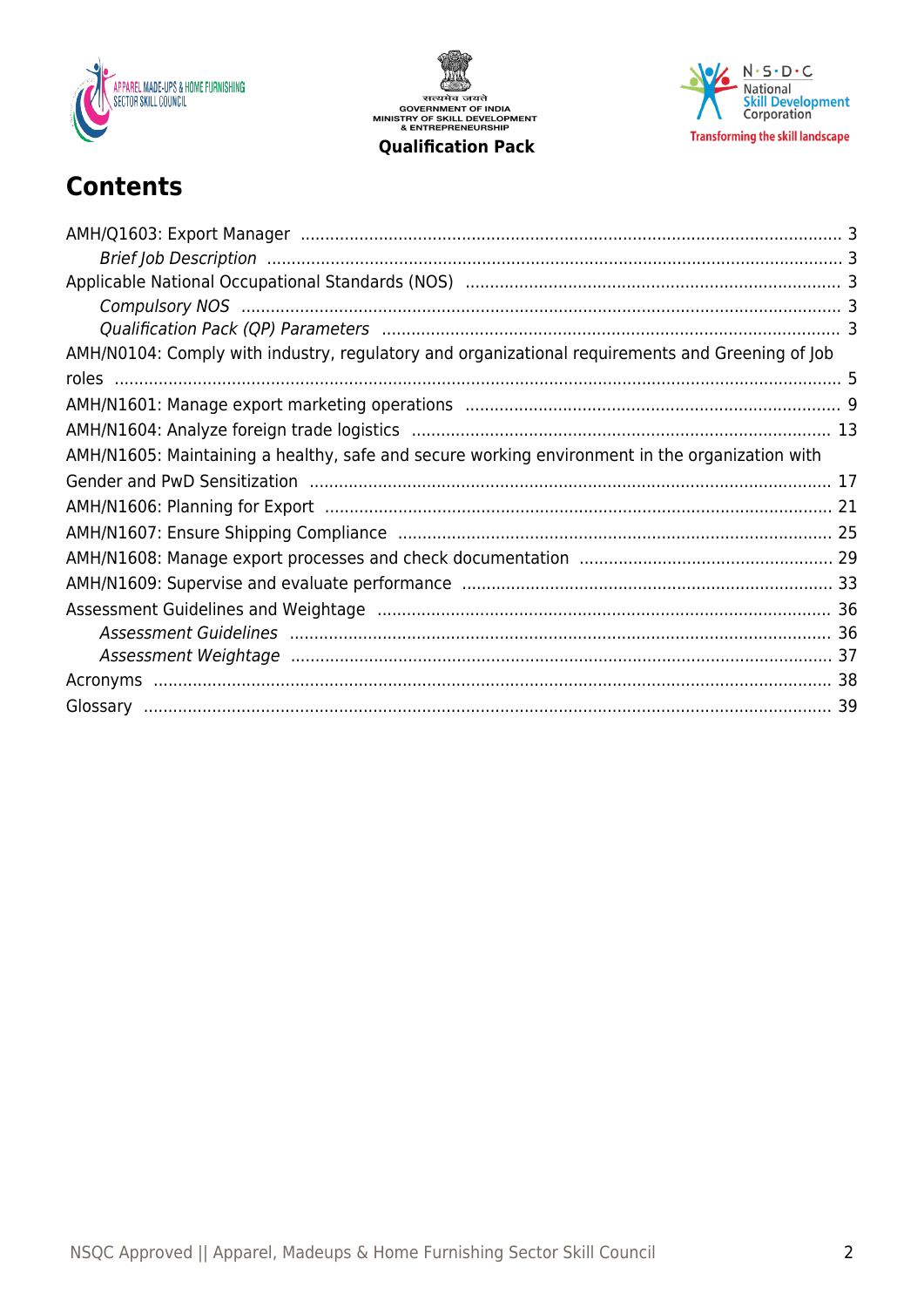





## <span id="page-2-0"></span>**AMH/Q1603: Export Manager**

## <span id="page-2-1"></span>**Brief Job Description**

An Export Manager is responsible for leading and managing the entire process of international shipment of goods. Their work includes analysis of the foreign trade logistics, management and supervision of all shipment related documents and ensuring shipping compliance. The Export Manager is a key member of the organization and will expected to be a great communicator together with the ability to establish and maintain relationships both internally and externally.

## **Personal Attributes**

An Export Manager should have good leadership and communication skills and have thorough knowledge of Indian and Foreign trade policies & operations to ensure effective management of the exports business. Excellent interpersonal and negotiation skills and the ability to maintain and develop new client relationships.

## <span id="page-2-2"></span>**Applicable National Occupational Standards (NOS)**

#### <span id="page-2-3"></span>**Compulsory NOS:**

1. [AMH/N0104: Comply with industry, regulatory and organizational requirements and Greening of](#page--1-0) [Job roles](#page--1-0)

- 2. [AMH/N1601: Manage export marketing operations](#page--1-0)
- 3. [AMH/N1604: Analyze foreign trade logistics](#page--1-0)

4. [AMH/N1605: Maintaining a healthy, safe and secure working environment in the organization with](#page--1-0) [Gender and PwD Sensitization](#page--1-0)

- 5. [AMH/N1606: Planning for Export](#page--1-0)
- 6. [AMH/N1607: Ensure Shipping Compliance](#page--1-0)
- 7. [AMH/N1608: Manage export processes and check documentation](#page--1-0)
- 8. [AMH/N1609: Supervise and evaluate performance](#page--1-0)

## <span id="page-2-4"></span>**Qualification Pack (QP) Parameters**

| <b>Sector</b>     | Apparel |
|-------------------|---------|
| <b>Sub-Sector</b> | Apparel |

NSQC Approved || Apparel, Madeups & Home Furnishing Sector Skill Council 3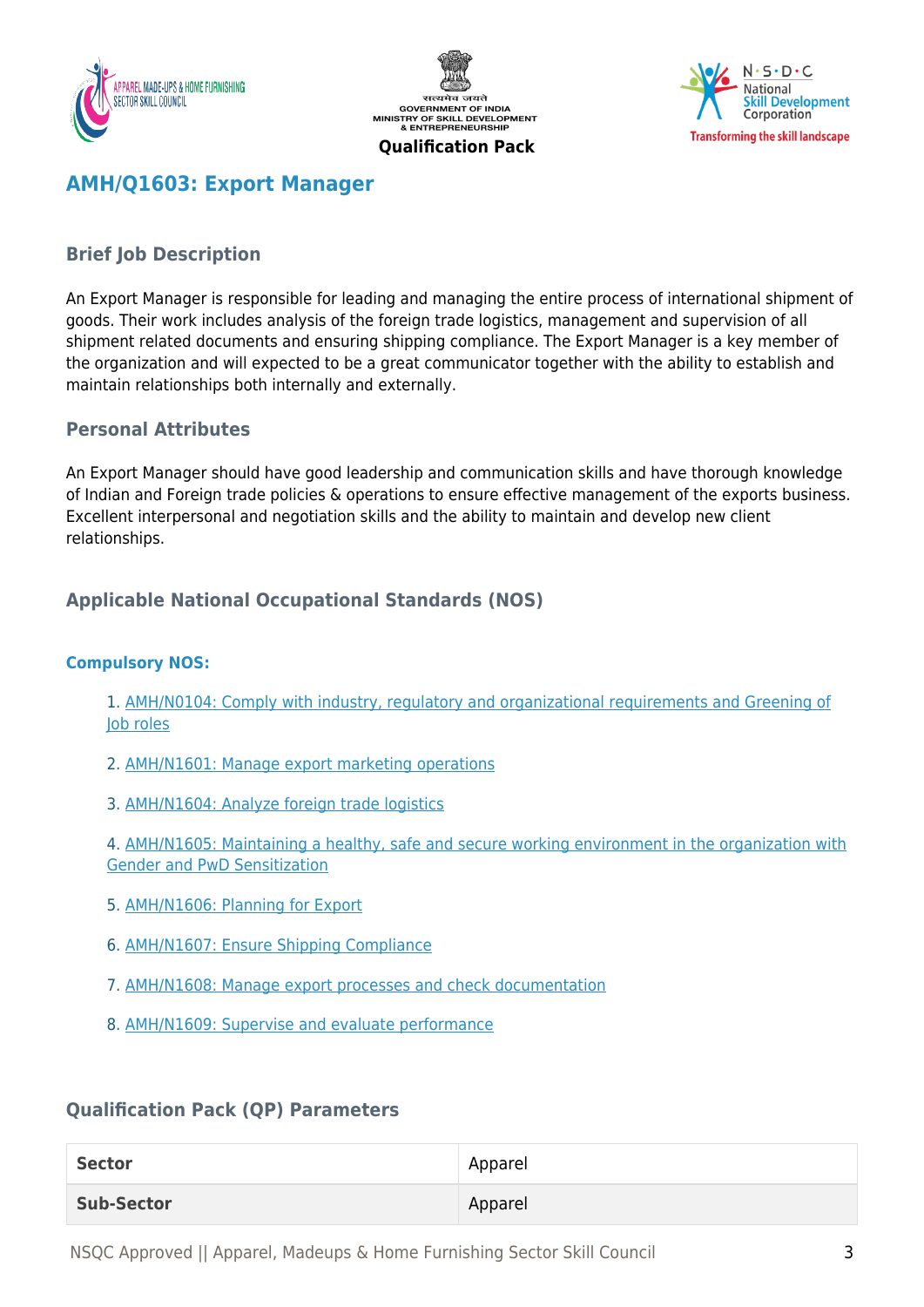





| <b>Occupation</b>                                                   | <b>Export Operations</b>                                                                                                                                                                                      |
|---------------------------------------------------------------------|---------------------------------------------------------------------------------------------------------------------------------------------------------------------------------------------------------------|
| <b>Country</b>                                                      | India                                                                                                                                                                                                         |
| <b>NSQF Level</b>                                                   | 6                                                                                                                                                                                                             |
| <b>Aligned to NCO/ISCO/ISIC Code</b>                                | NCO-2015/1219.0101                                                                                                                                                                                            |
| <b>Minimum Educational Qualification &amp;</b><br><b>Experience</b> | Diploma (1 Year Govt. Body Approved)<br>ΩR<br>Graduate (in related field) with 1 Year of<br>experience in relevant field<br>ΩR<br>Certificate-NSQF (Level 5) with 1 Year of<br>experience as Export Executive |
| <b>Minimum Level of Education for Training</b><br>in School         |                                                                                                                                                                                                               |
|                                                                     |                                                                                                                                                                                                               |
| <b>Pre-Requisite License or Training</b>                            | Training in Export Marketing Procedures and<br>Documentation                                                                                                                                                  |
| <b>Minimum Job Entry Age</b>                                        | 18 Years                                                                                                                                                                                                      |
| <b>Last Reviewed On</b>                                             | 30/09/2021                                                                                                                                                                                                    |
| <b>Next Review Date</b>                                             | 30/09/2024                                                                                                                                                                                                    |
| <b>Deactivation Date</b>                                            | 30/09/2024                                                                                                                                                                                                    |
| <b>NSQC Approval Date</b>                                           | 30/09/2021                                                                                                                                                                                                    |
| <b>Version</b>                                                      | 2.0                                                                                                                                                                                                           |
| <b>Reference code on NQR</b>                                        | 2021/APR/AMHSSC/04576                                                                                                                                                                                         |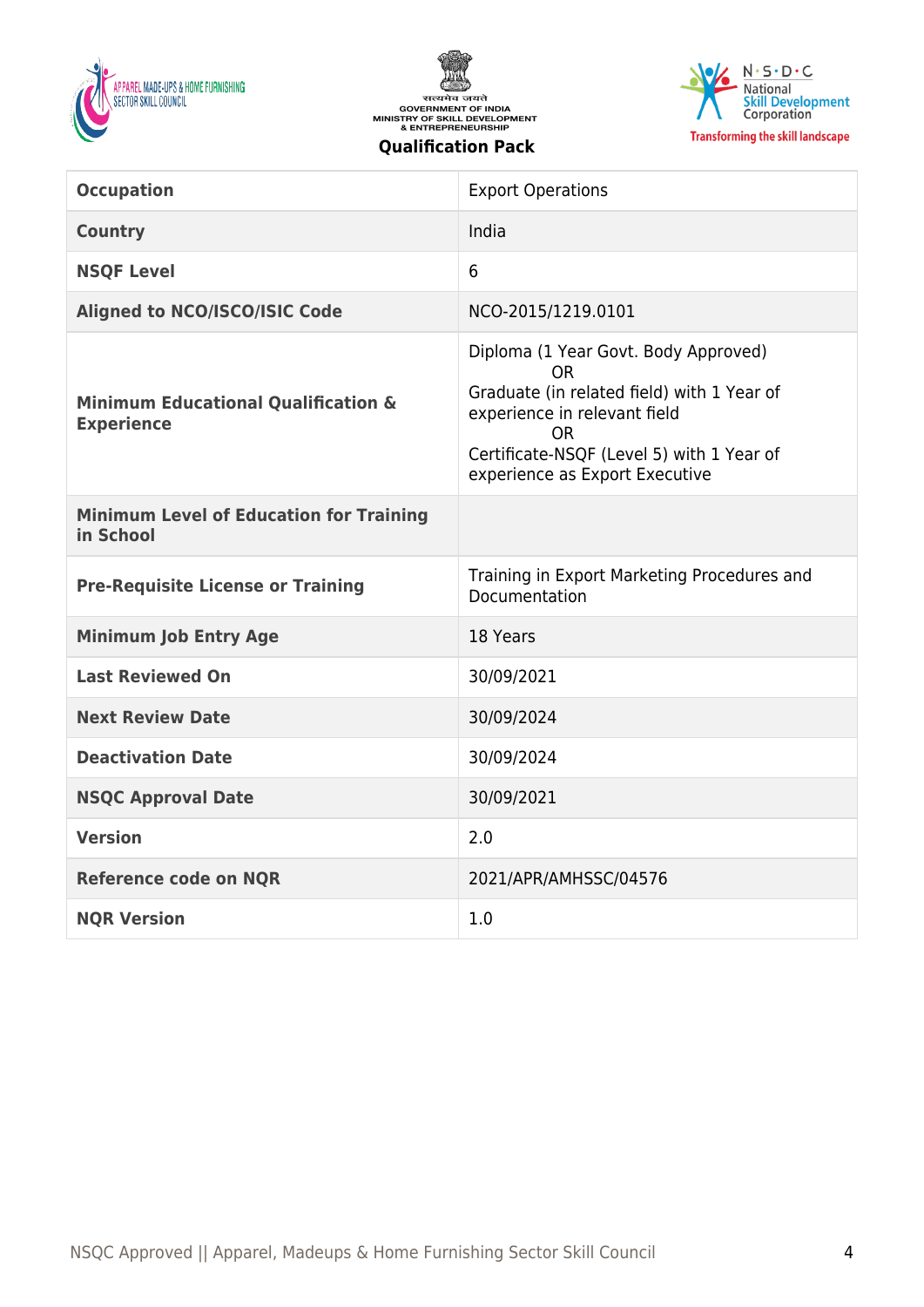





## <span id="page-4-0"></span>**AMH/N0104: Comply with industry, regulatory and organizational requirements and Greening of Job roles**

## **Description**

This unit provides Performance Criteria, Knowledge & Understanding and Skills & Abilities required for complying with legal, regulatory organizational requirements.

## **Scope**

The scope covers the following :

Observe organizational norms and follow green procedures at workplace.

## **Elements and Performance Criteria**

#### Comply with industry, and organizational requirements and greening of job roles

To be competent, the user/individual on the job must be able to:

- **PC1.** Carry out work functions in accordance with organizational standards, greening solutions, procedures, policies, legislation and regulations.
- **PC2.** Apply and follow organizational policies and procedures and inculcate sustainable consumption practices.
- **PC3.** Actively get involved in improving the performance of the organization and support adaptation to environmentally friendly processes.
- **PC4.** Handle materials, equipment, computer and software safely and correctly to maintain a clean and hazard free working area and support adaptation to more environmentally friendly processes
- **PC5.** Carry out running maintenance and/or cleaning within one's responsibility and agreed schedules and deal with work interruptions effectively.
- **PC6.** Report unsafe equipment and other dangerous occurrences to concerned personnel.
- **PC7.** Use cleaning equipment and methods appropriate for the work to be carried out.
- **PC8.** Request for upgrading of system or software when required for effective working and maintain a backup file when working on various design software
- **PC9.** All soft copies of design work to be maintained in files as well for future reference

## **Knowledge and Understanding (KU)**

The individual on the job needs to know and understand:

- **KU1.** Conscious and sustainable decisions/information for achieving an effective and green workplace.
- **KU2.** The importance of safe working practices and code of conduct (COC) and Social Accountability standards followed by the organization/ industry
- **KU3.** The production procedures and the specific work activities relate to the whole process.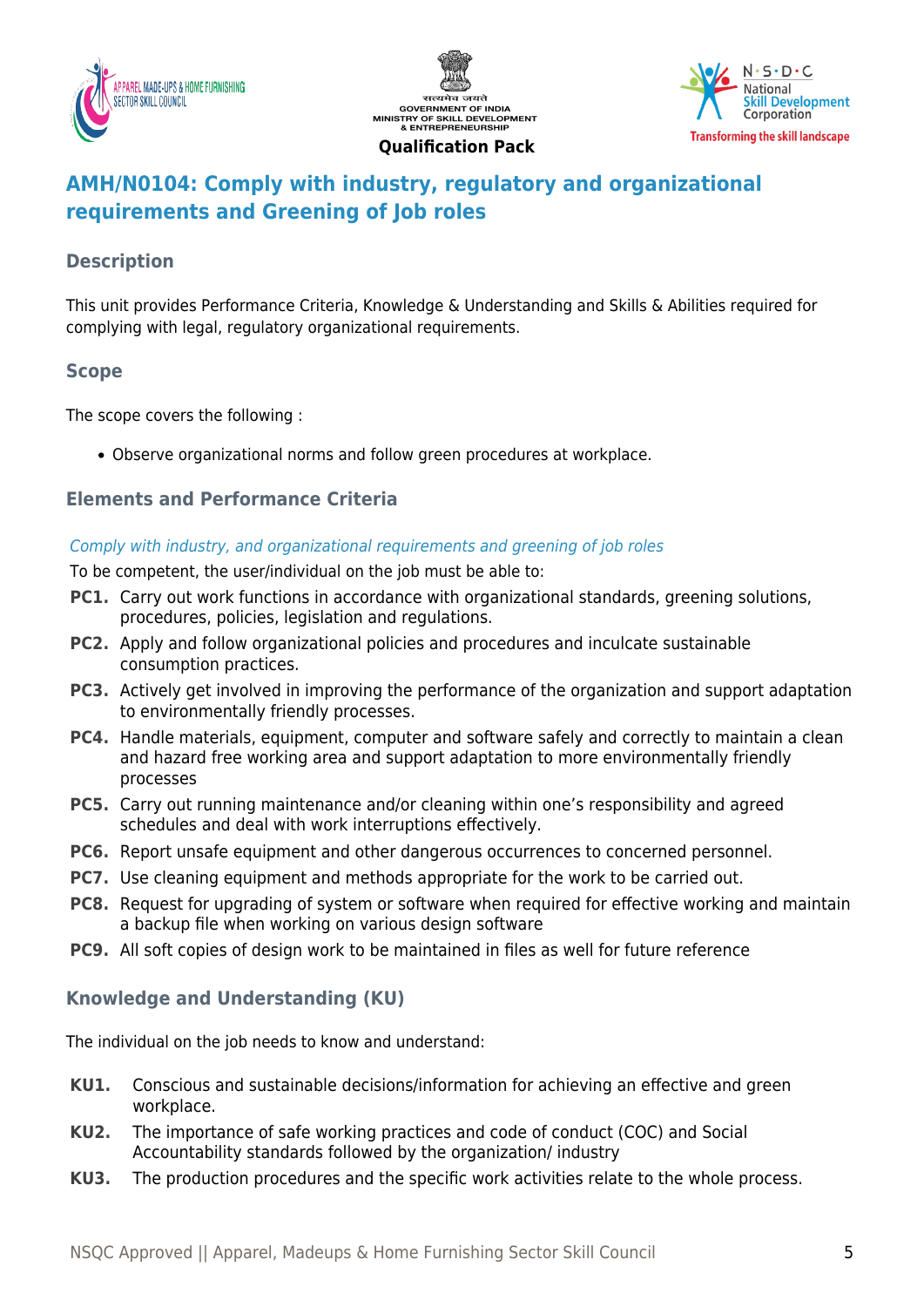





## **KU4.** The organization's rules, codes, quality standards, reporting procedures and guidelines (including timekeeping)

- **KU5.** The work instructions and specifications and interpret them accurately
- **KU6.** To make use of the information detailed in specifications and instructions
- **KU7.** The importance of taking action when problems are identified
- **KU8.** The importance of running maintenance and regular cleaning and Maintenance procedures
- **KU9.** Effects of contamination on products i.e., Machine oil, dirt and different ways of minimizing waste.
- **KU10.** The common faults with equipment and the method to rectify.

## **Generic Skills (GS)**

User/individual on the job needs to know how to:

- **GS1.** Make conscious and sustainable decisions that help reduce, reuse, and recycle the company resources.
- **GS2.** Identify and replace processes that create unnecessary waste
- **GS3.** Communicate with others in writing (wherever applicable)
- **GS4.** Use the accurate terminology
- **GS5.** Follow manuals/procedures/and compliance policies
- **GS6.** Update actively with modifications through written print and mail communication (digital)
- **GS7.** Listen effectively and orally communicate information accurately and Make decisions on a suitable course of action or response.
- **GS8.** Communicate proactively on critical issues and Follow rule-based decision-making processes
- **GS9.** Identify situation that need escalation on quality issues and seek intervention
- **GS10.** Plan and organize your work to achieve targets and deadlines and consult/coordinate for effective delivery.
- **GS11.** Apply problem-solving approaches in different situations
- **GS12.** Refer anomalies to the particular personnel
- **GS13.** Analyze needs, requirements and dependencies in order to meet your work requirements
- **GS14.** Seek participation of members from Quality, Production, Audit or any other team for effective solutions
- **GS15.** Provide opinions on work in a detailed and constructive way to the concerned personnel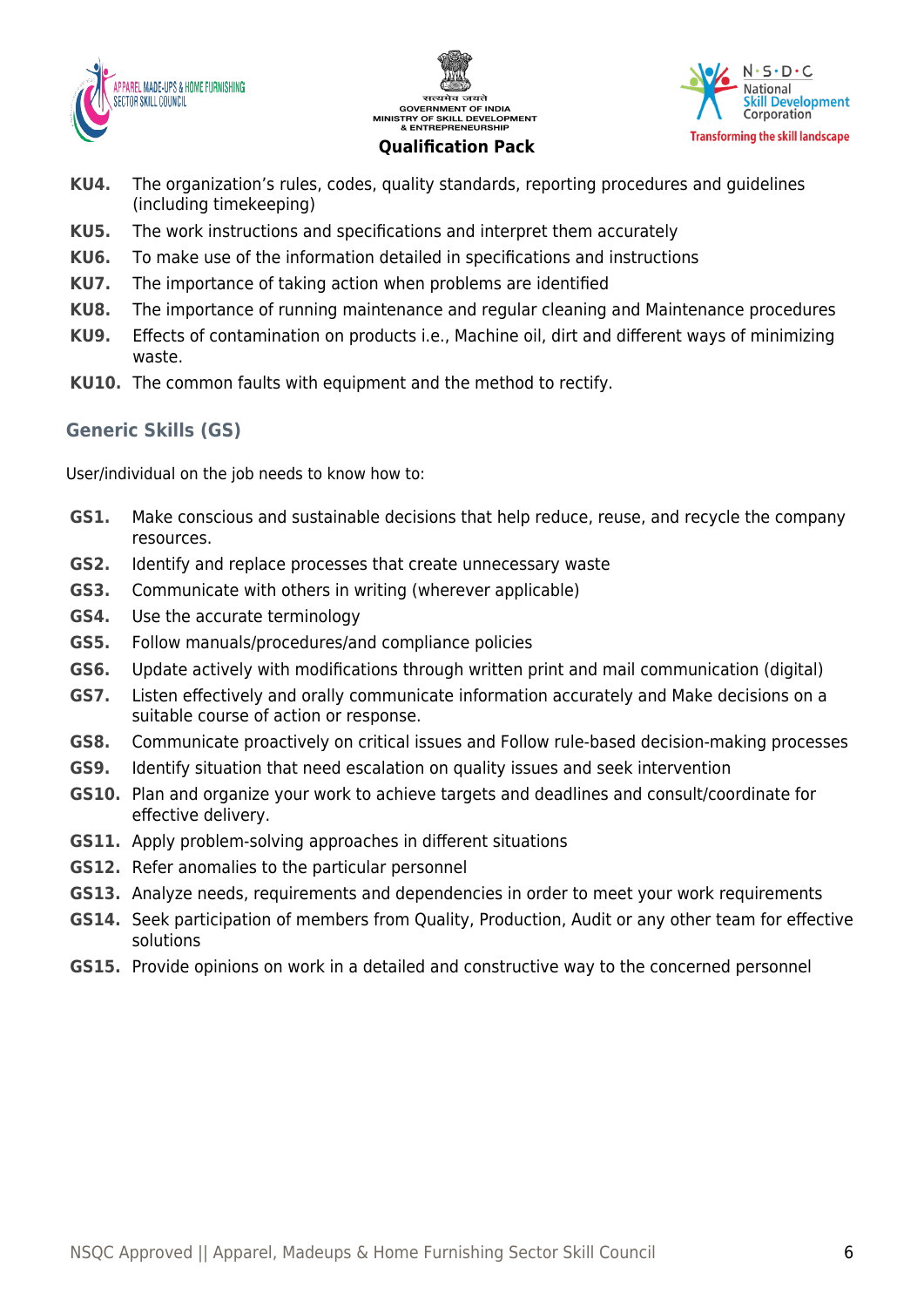

सत्यमेव जयते<br>GOVERNMENT OF INDIA<br>MINISTRY OF SKILL DEVELOPMENT<br>& ENTREPRENEURSHIP **Qualification Pack**



## **Assessment Criteria**

| <b>Assessment Criteria for Outcomes</b>                                                                                                                                                                     | <b>Theory</b><br><b>Marks</b> | <b>Practical</b><br><b>Marks</b> | Project<br><b>Marks</b> | <b>Viva</b><br><b>Marks</b> |
|-------------------------------------------------------------------------------------------------------------------------------------------------------------------------------------------------------------|-------------------------------|----------------------------------|-------------------------|-----------------------------|
| Comply with industry, and organizational<br>requirements and greening of job roles                                                                                                                          | 20                            | 10                               |                         | 10                          |
| PC1. Carry out work functions in accordance with<br>organizational standards, greening solutions,<br>procedures, policies, legislation and regulations.                                                     | $\overline{2}$                | $\mathbf 1$                      |                         | 1                           |
| PC2. Apply and follow organizational policies and<br>procedures and inculcate sustainable<br>consumption practices.                                                                                         | $\overline{2}$                | $\mathbf 1$                      |                         | 1                           |
| PC3. Actively get involved in improving the<br>performance of the organization and support<br>adaptation to environmentally friendly processes.                                                             | $\overline{2}$                | $\mathbf 1$                      |                         | 1                           |
| PC4. Handle materials, equipment, computer and<br>software safely and correctly to maintain a clean<br>and hazard free working area and support<br>adaptation to more environmentally friendly<br>processes | 3                             | $\overline{2}$                   |                         | 2                           |
| PC5. Carry out running maintenance and/or<br>cleaning within one's responsibility and agreed<br>schedules and deal with work interruptions<br>effectively.                                                  | 3                             | 1                                |                         | 1                           |
| PC6. Report unsafe equipment and other<br>dangerous occurrences to concerned personnel.                                                                                                                     | $\overline{2}$                | $\mathbf 1$                      |                         | 1                           |
| <b>PC7.</b> Use cleaning equipment and methods<br>appropriate for the work to be carried out.                                                                                                               | $\overline{2}$                | $\mathbf{1}$                     |                         | 1                           |
| <b>PC8.</b> Request for upgrading of system or software<br>when required for effective working and maintain<br>a backup file when working on various design<br>software                                     | $\overline{2}$                | 1                                |                         | 1                           |
| PC9. All soft copies of design work to be<br>maintained in files as well for future reference                                                                                                               | $\overline{2}$                | $\mathbf 1$                      |                         | 1                           |
| <b>NOS Total</b>                                                                                                                                                                                            | 20                            | 10                               |                         | 10                          |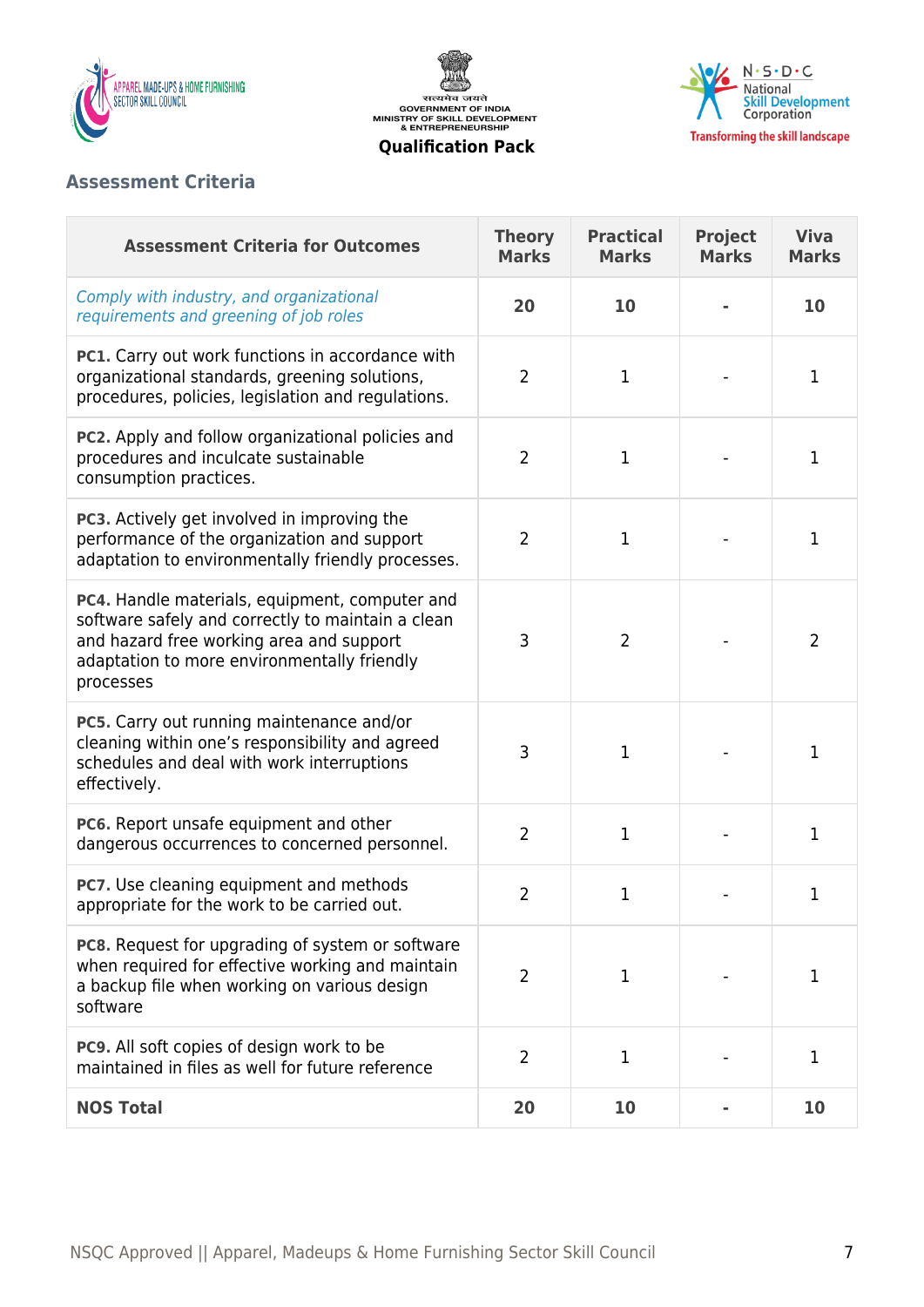





## **National Occupational Standards (NOS) Parameters**

| <b>NOS Code</b>            | AMH/N0104                                                                                                                                        |
|----------------------------|--------------------------------------------------------------------------------------------------------------------------------------------------|
| <b>NOS Name</b>            | Comply with industry, regulatory and organizational requirements and<br>Greening of Job roles                                                    |
| <b>Sector</b>              | Apparel                                                                                                                                          |
| <b>Sub-Sector</b>          | Apparel, Made-Ups & Home Furnishing                                                                                                              |
| <b>Occupation</b>          | Sewing, Ironing, Export Operations, Designing, Boutique Operations,<br>Quality Control, Sewing, Laying, Inventory Management, Hand<br>Embroidery |
| <b>NSQF Level</b>          | $\overline{4}$                                                                                                                                   |
| <b>Credits</b>             | <b>TBD</b>                                                                                                                                       |
| <b>Version</b>             | 5.0                                                                                                                                              |
| <b>Last Reviewed Date</b>  | 30/09/2021                                                                                                                                       |
| <b>Next Review Date</b>    | 30/09/2024                                                                                                                                       |
| <b>Deactivation Date</b>   | 30/09/2024                                                                                                                                       |
| <b>NSQC Clearance Date</b> | 30/09/2021                                                                                                                                       |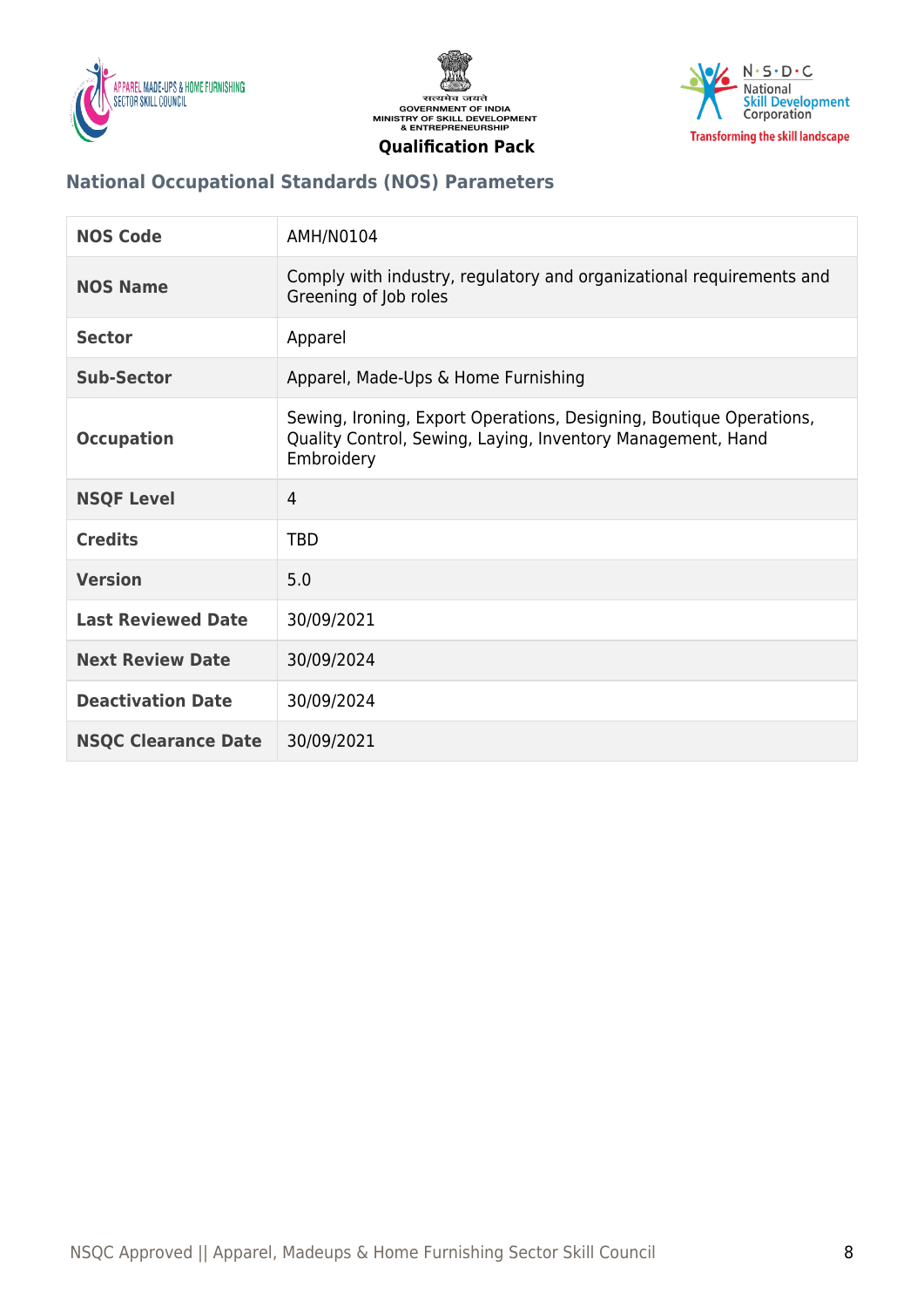





## <span id="page-8-0"></span>**AMH/N1601: Manage export marketing operations**

## **Description**

This unit is about managing the various export marketing operations. Administer export of products and ensure compliance to all organizational policies and procedures and monitor all financial and financial processes and transactions and manage communication with relevant authorities for all required countries.

## **Scope**

The scope covers the following :

• Framework of Export Marketing Management

## **Elements and Performance Criteria**

#### Framework of Export Marketing Management

To be competent, the user/individual on the job must be able to:

- **PC1.** Analyse the export marketing business & the operations involved
- **PC2.** Interpret the export marketing terms & understand the processes involved
- **PC3.** Apply export-market entry strategies and carry out all export marketing functions effectively
- **PC4.** Analyze the factors that affect cost in export marketing
- **PC5.** Be adept in understanding current market trade; foreign currencies & conversion
- **PC6.** Manage the export distribution worldwide
- **PC7.** Understand the institutional framework for export promotional council & world trade organization
- **PC8.** Coordinate with export promotional council/ministry of commerce &industry for affiliation & documentation formalities
- **PC9.** Understand & interpret the various export schemes; financing methods and terms of payment
- **PC10.** Carry out export credit and foreign exchange risk management
- **PC11.** Apply export promotional strategies where appropriate

## **Knowledge and Understanding (KU)**

The individual on the job needs to know and understand:

- **KU1.** Your organizations policies, procedures, guidelines and standards
- **KU2.** Safe working practices and organizational procedures
- **KU3.** Quality systems and other processes practiced in the organization
- **KU4.** Types of problems with quality and how to report them to appropriate people
- **KU5.** The importance of complying with written instructions
- **KU6.** Reporting procedure in case of faults in own/ other processes
- **KU7.** Who to refer problems to when they are outside the limit of your authority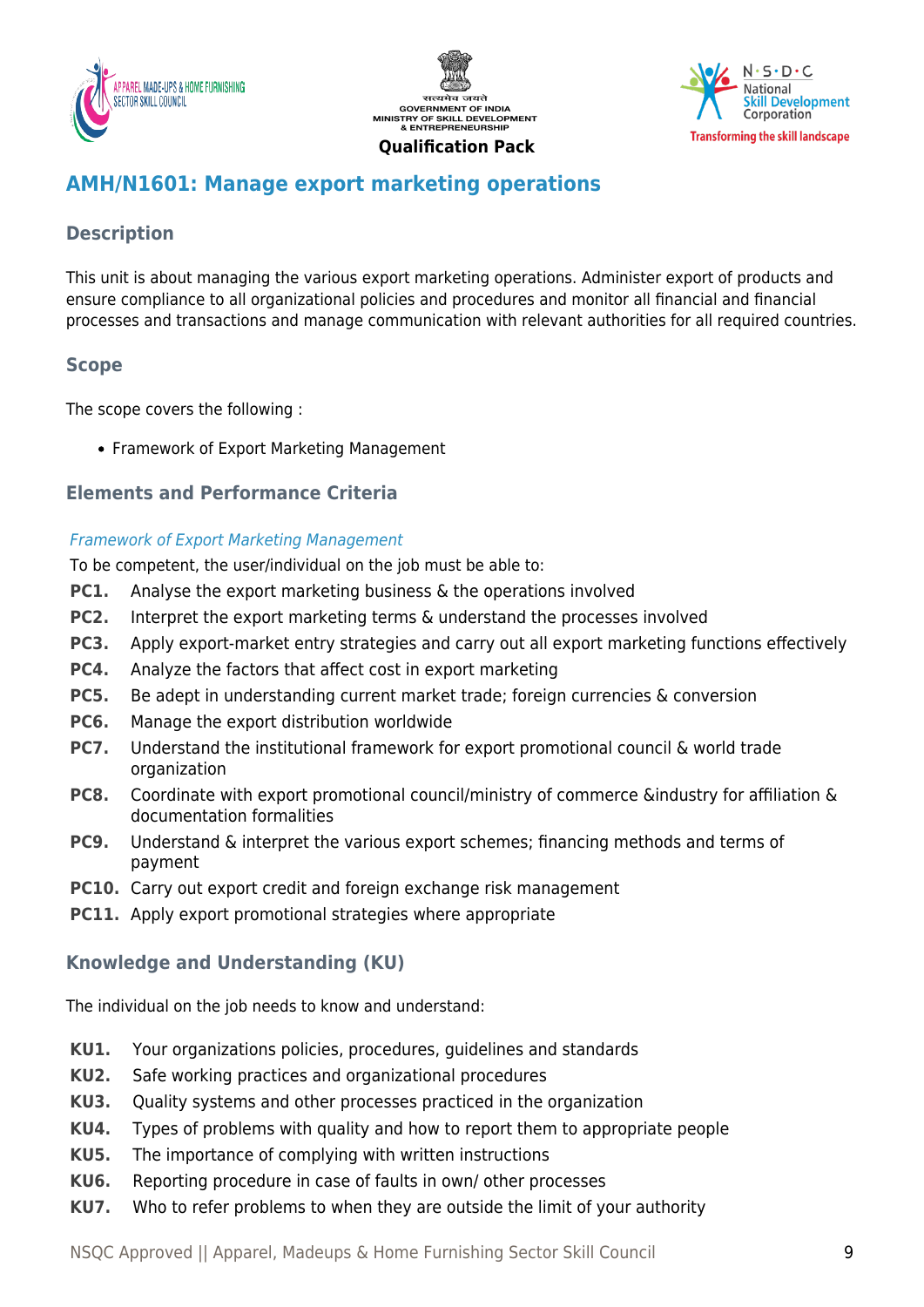





- **KU8.** Your organizations tools, templates and processes for export marketing related operations
- **KU9.** Concept & framework of export marketing management 1. What is export marketing management. 2. Impact of technology: internet marketing. 3. Entrepreneurial approaches to export marketing. 4. Election of export- markets / products. 5. Export- market entry strategies 6 . Export- pricing decisions. 7.Export- distribution
- **KU10.** Export promotional strategies
- **KU11.** Export marketing procedures & processes
- **KU12.** Impact of technology: internet marketing
- **KU13.** Entrepreneurial approaches to export marketing
- **KU14.** Selection of export- markets / products
- **KU15.** Export market entry strategies
- **KU16.** Export pricing decisions
- **KU17.** Export distribution processes
- **KU18.** Export promotional strategies
- **KU19.** Functions of the export department
- **KU20.** Foreign exchange risk management
- **KU21.** Foreign currencies & conversion

#### **Generic Skills (GS)**

User/individual on the job needs to know how to:

- **GS1.** Complete accurate well written work with attention to detail
- **GS2.** Communicate with others in writing
- **GS3.** Read & follow guidelines, rules, processes, export documents & agreements
- **GS4.** Listen effectively and orally communicate information accurately
- **GS5.** Ask for clarification and advice from others
- **GS6.** Follow rule-based decision-making processes
- **GS7.** Make decisions on a suitable course of action or response
- **GS8.** Apply problem-solving approaches in different situations
- **GS9.** Refer anomalies to the supervisor
- **GS10.** Seek clarification on problems from others
- **GS11.** Analyze data and activities
- **GS12.** Pass on relevant information to others
- **GS13.** Provide opinions on work in a detailed and constructive way
- **GS14.** Apply balance judgments to different situations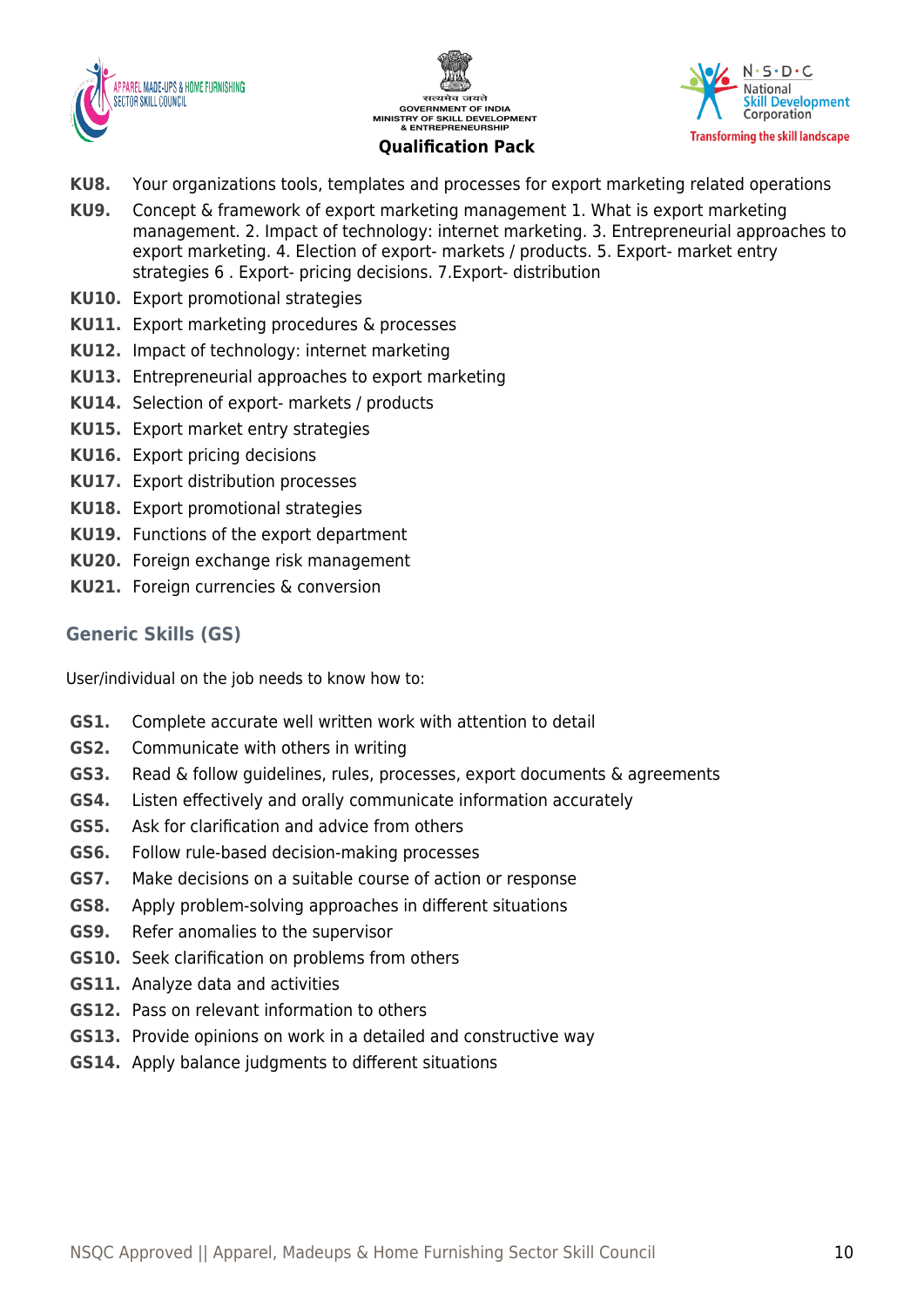





## **Assessment Criteria**

| <b>Assessment Criteria for Outcomes</b>                                                                                          | <b>Theory</b><br><b>Marks</b> | <b>Practical</b><br><b>Marks</b> | <b>Project</b><br><b>Marks</b> | <b>Viva</b><br><b>Marks</b> |
|----------------------------------------------------------------------------------------------------------------------------------|-------------------------------|----------------------------------|--------------------------------|-----------------------------|
| <b>Framework of Export Marketing Management</b>                                                                                  | 15                            | 50                               |                                | $\overline{7}$              |
| <b>PC1.</b> Analyse the export marketing business &<br>the operations involved                                                   | $\overline{2}$                | 3                                |                                | 0.5                         |
| PC2. Interpret the export marketing terms &<br>understand the processes involved                                                 | $\overline{2}$                | 3                                |                                | 1                           |
| PC3. Apply export-market entry strategies and<br>carry out all export marketing functions<br>effectively                         | 1                             | 3                                |                                | 0.5                         |
| PC4. Analyze the factors that affect cost in<br>export marketing                                                                 | $\overline{2}$                | 5                                |                                | 0.5                         |
| PC5. Be adept in understanding current market<br>trade; foreign currencies & conversion                                          | 1                             | $\overline{2}$                   |                                | 0.5                         |
| PC6. Manage the export distribution worldwide                                                                                    | $\mathbf{1}$                  | $\overline{2}$                   |                                | 0.5                         |
| PC7. Understand the institutional framework for<br>export promotional council & world trade<br>organization                      | $\overline{2}$                | $\overline{2}$                   |                                | 1                           |
| PC8. Coordinate with export promotional<br>council/ministry of commerce &industry for<br>affiliation & documentation formalities | 1                             | 10                               |                                | 0.5                         |
| PC9. Understand & interpret the various export<br>schemes; financing methods and terms of<br>payment                             | 1                             | 8                                |                                | 0.5                         |
| PC10. Carry out export credit and foreign<br>exchange risk management                                                            | $\mathbf{1}$                  | $\overline{7}$                   |                                | $\mathbf 1$                 |
| PC11. Apply export promotional strategies<br>where appropriate                                                                   | $\mathbf 1$                   | 5                                |                                | 0.5                         |
| <b>NOS Total</b>                                                                                                                 | 15                            | 50                               |                                | $\overline{\mathbf{z}}$     |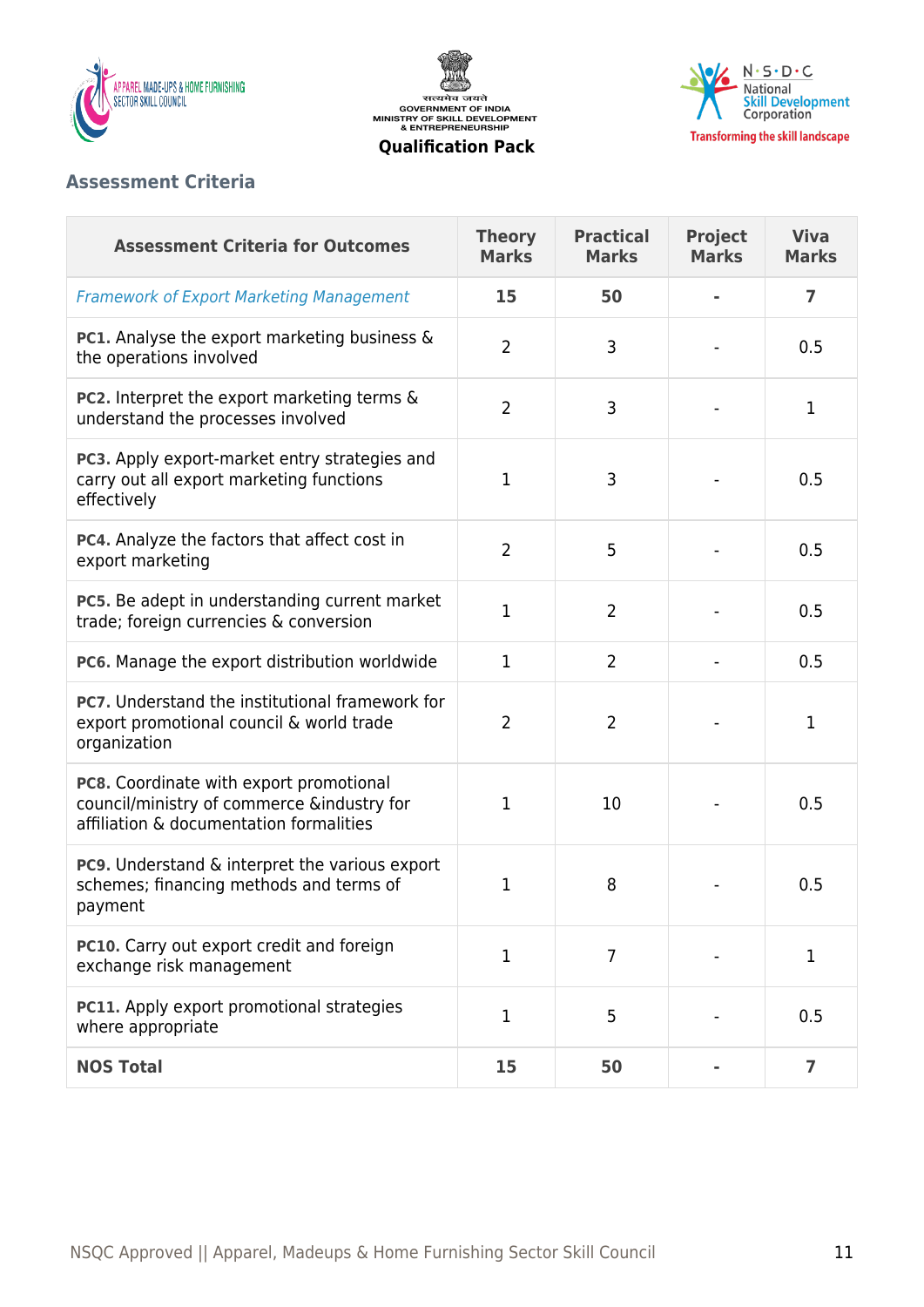





## **National Occupational Standards (NOS) Parameters**

| <b>NOS Code</b>            | AMH/N1601                          |
|----------------------------|------------------------------------|
| <b>NOS Name</b>            | Manage export marketing operations |
| <b>Sector</b>              | Apparel                            |
| <b>Sub-Sector</b>          | Apparel                            |
| <b>Occupation</b>          | <b>Export Operations</b>           |
| <b>NSQF Level</b>          | 6                                  |
| <b>Credits</b>             | <b>TBD</b>                         |
| <b>Version</b>             | 2.0                                |
| <b>Last Reviewed Date</b>  | 30/09/2021                         |
| <b>Next Review Date</b>    | 30/09/2024                         |
| <b>Deactivation Date</b>   | 30/09/2024                         |
| <b>NSQC Clearance Date</b> | 30/09/2021                         |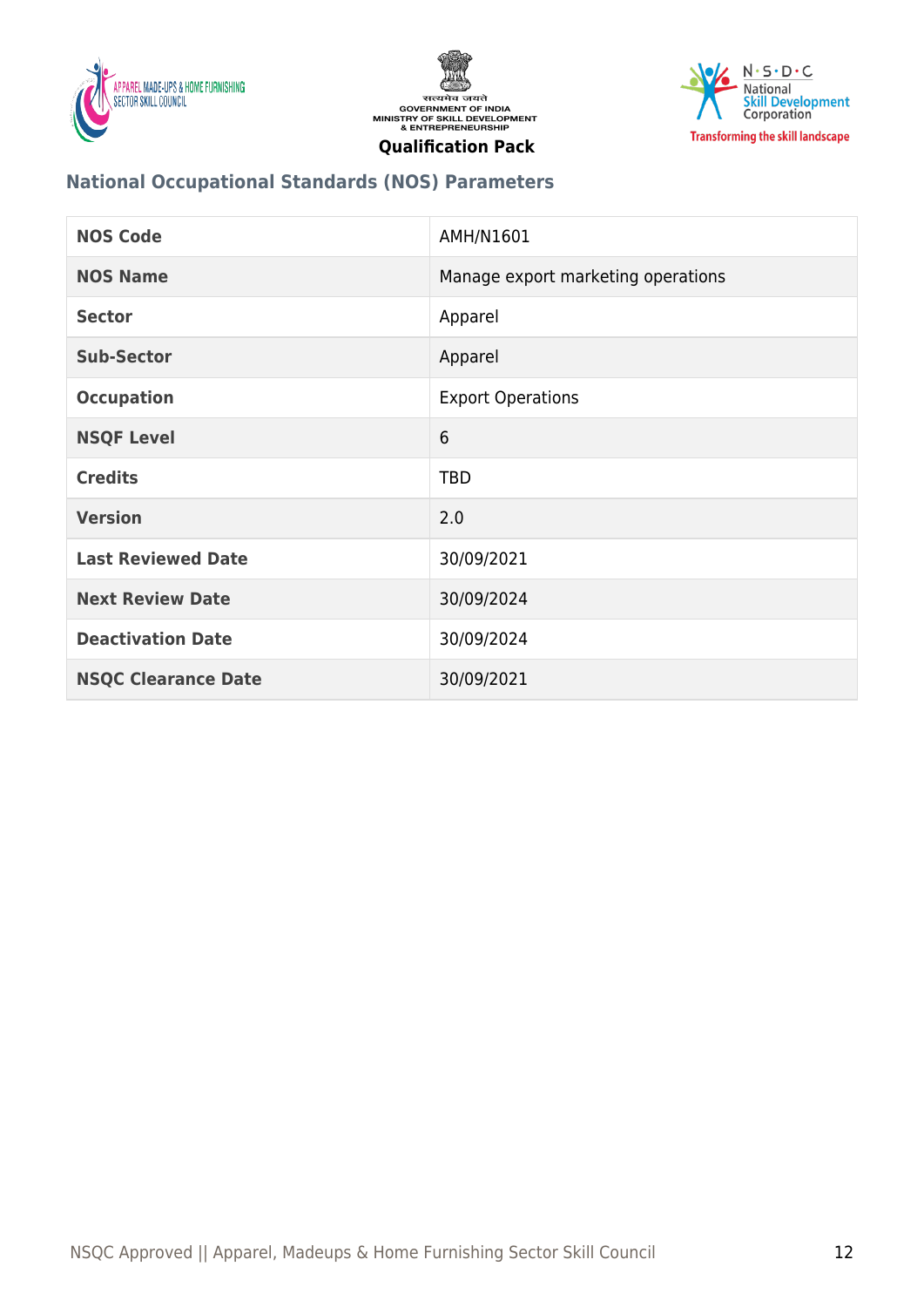





## <span id="page-12-0"></span>**AMH/N1604: Analyze foreign trade logistics**

## **Description**

This unit provides Performance Criteria, Knowledge & Understanding and Skills & Abilities required to analyze foreign trade logistics concepts

## **Scope**

The scope covers the following :

Fundamentals of trade logistics as applied in international trade.

## **Elements and Performance Criteria**

#### Fundamentals of trade logistics as applied in international trade

To be competent, the user/individual on the job must be able to:

- **PC1.** Check and maintain all relevant shipment documentation
- **PC2.** Understand and identify the best suitable logistics as per buyer's standard and pricing
- **PC3.** Interpret and negotiate the logistics cost with different type of shipment mode
- **PC4.** Track the shipment and follow up for payment
- **PC5.** Communicate with logistic agency, buying offices and buyers
- **PC6.** Manage logistics processes as per norms

## **Knowledge and Understanding (KU)**

The individual on the job needs to know and understand:

- **KU1.** Importance of good health, Personal hygiene and duty of care
- **KU2.** Importance of safe working practices and code of conduct (COC) and Social Accountability and quality standards followed by the organization/ industry
- **KU3.** Limits of your own responsibility
- **KU4.** The production process and the specific work activities that relate to the whole process
- **KU5.** The line and importance of effective communication with superiors and colleagues
- **KU6.** The organization's rules, codes, quality standards, reporting procedures and guidelines (including time keeping)
- **KU7.** The importance of complying with written instructions
- **KU8.** Work instructions and specifications and interpret them accurately
- **KU9.** Foreign trade logistics
- **KU10.** Multimodal transport: containerization and marine transport
- **KU11.** Role of ICDS/CFS
- **KU12.** Role of CHAS /freight forwarders
- **KU13.** Relation between work role and the overall process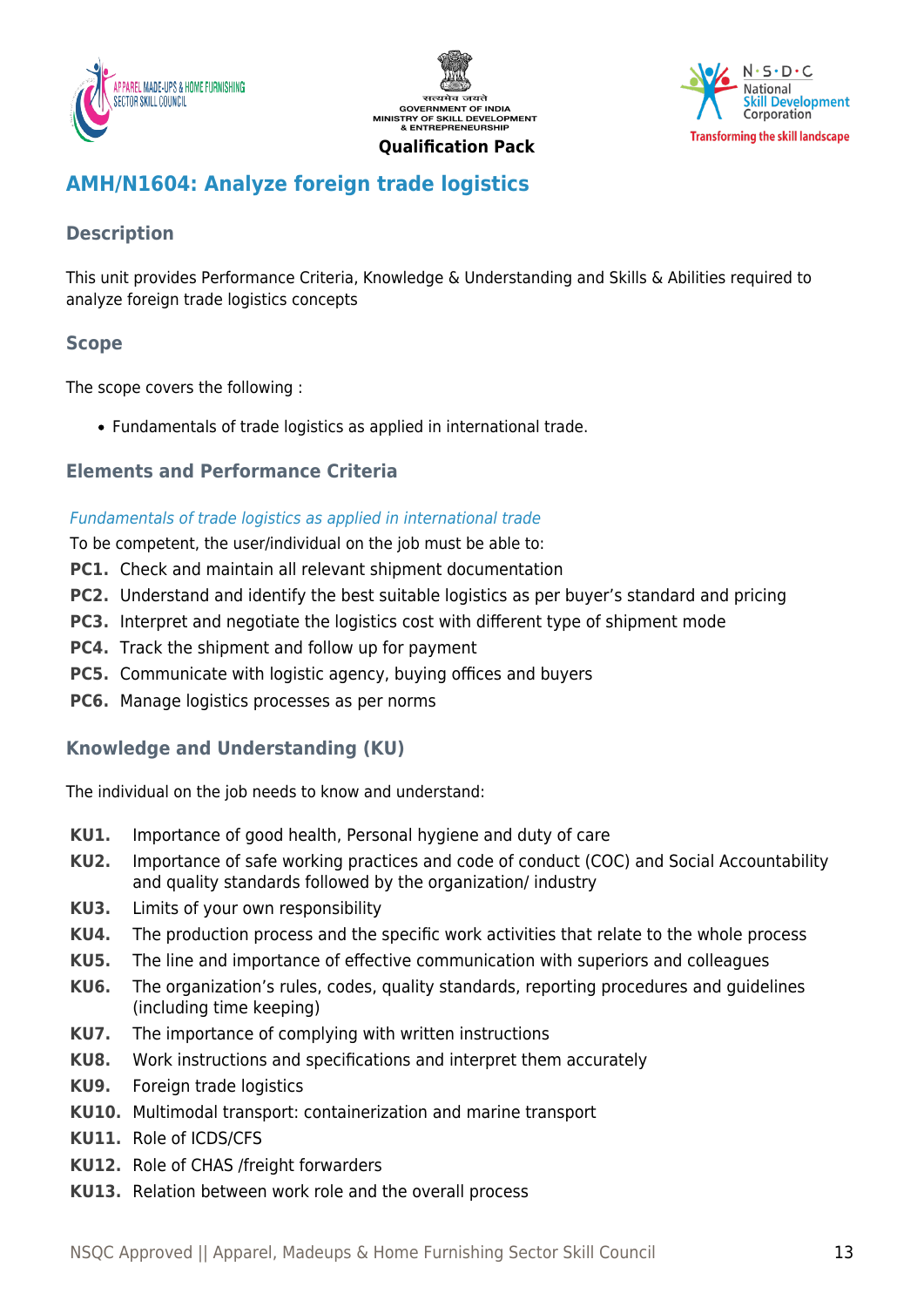





## **Generic Skills (GS)**

User/individual on the job needs to know how to:

- **GS1.** Communicate effectively in writing with the logistics agency; buying offices and buyers
- **GS2.** Read and understand the shipping document
- **GS3.** Take appropriate decisions related to your responsibilities regarding the shipment
- **GS4.** Manage the logistics process
- **GS5.** Practice a customer service-oriented approach regarding logistics of shipment
- **GS6.** Solve operational role related issues
- **GS7.** Identify the best suitable logistics cost with different type of shipment mode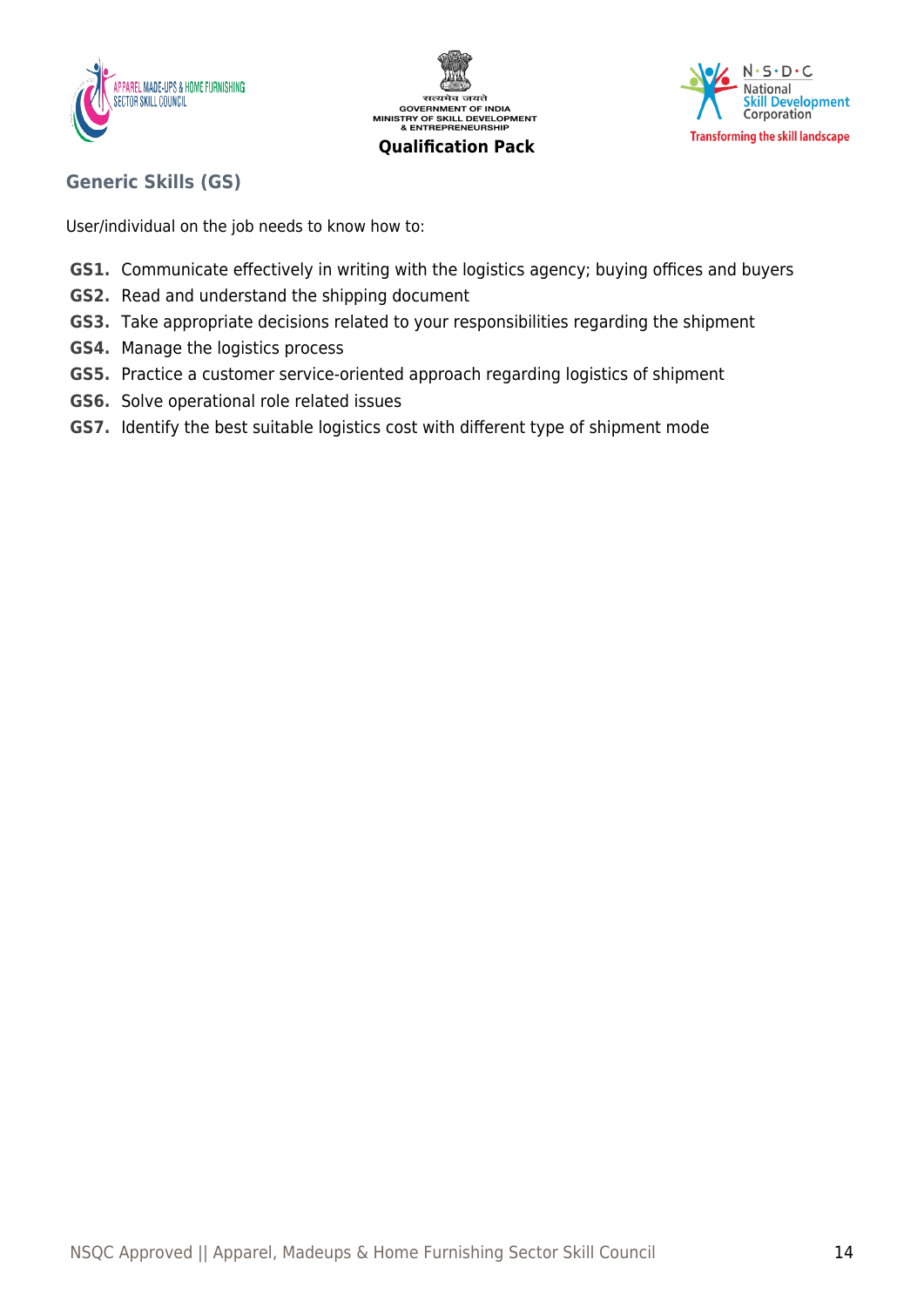

सत्यमेव जयते<br>GOVERNMENT OF INDIA<br>MINISTRY OF SKILL DEVELOPMENT<br>& ENTREPRENEURSHIP



#### **Qualification Pack**

## **Assessment Criteria**

| <b>Assessment Criteria for Outcomes</b>                                                                   | <b>Theory</b><br><b>Marks</b> | <b>Practical</b><br><b>Marks</b> | <b>Project</b><br><b>Marks</b> | <b>Viva</b><br><b>Marks</b> |
|-----------------------------------------------------------------------------------------------------------|-------------------------------|----------------------------------|--------------------------------|-----------------------------|
| Fundamentals of trade logistics as applied in<br>international trade                                      | 15                            | 50                               |                                | 7                           |
| <b>PC1.</b> Check and maintain all relevant<br>shipment documentation                                     | 3                             | 20                               |                                | 2                           |
| <b>PC2.</b> Understand and identify the best<br>suitable logistics as per buyer's standard and<br>pricing | 3                             | 10                               |                                | 1                           |
| <b>PC3.</b> Interpret and negotiate the logistics<br>cost with different type of shipment mode            | 3                             | 7                                |                                | 1                           |
| PC4. Track the shipment and follow up for<br>payment                                                      | $\overline{2}$                | 5                                |                                | 1                           |
| <b>PC5.</b> Communicate with logistic agency,<br>buying offices and buyers                                | $\overline{2}$                | 3                                |                                | 1                           |
| PC6. Manage logistics processes as per<br>norms                                                           | $\overline{2}$                | 5                                |                                | 1                           |
| <b>NOS Total</b>                                                                                          | 15                            | 50                               |                                | 7                           |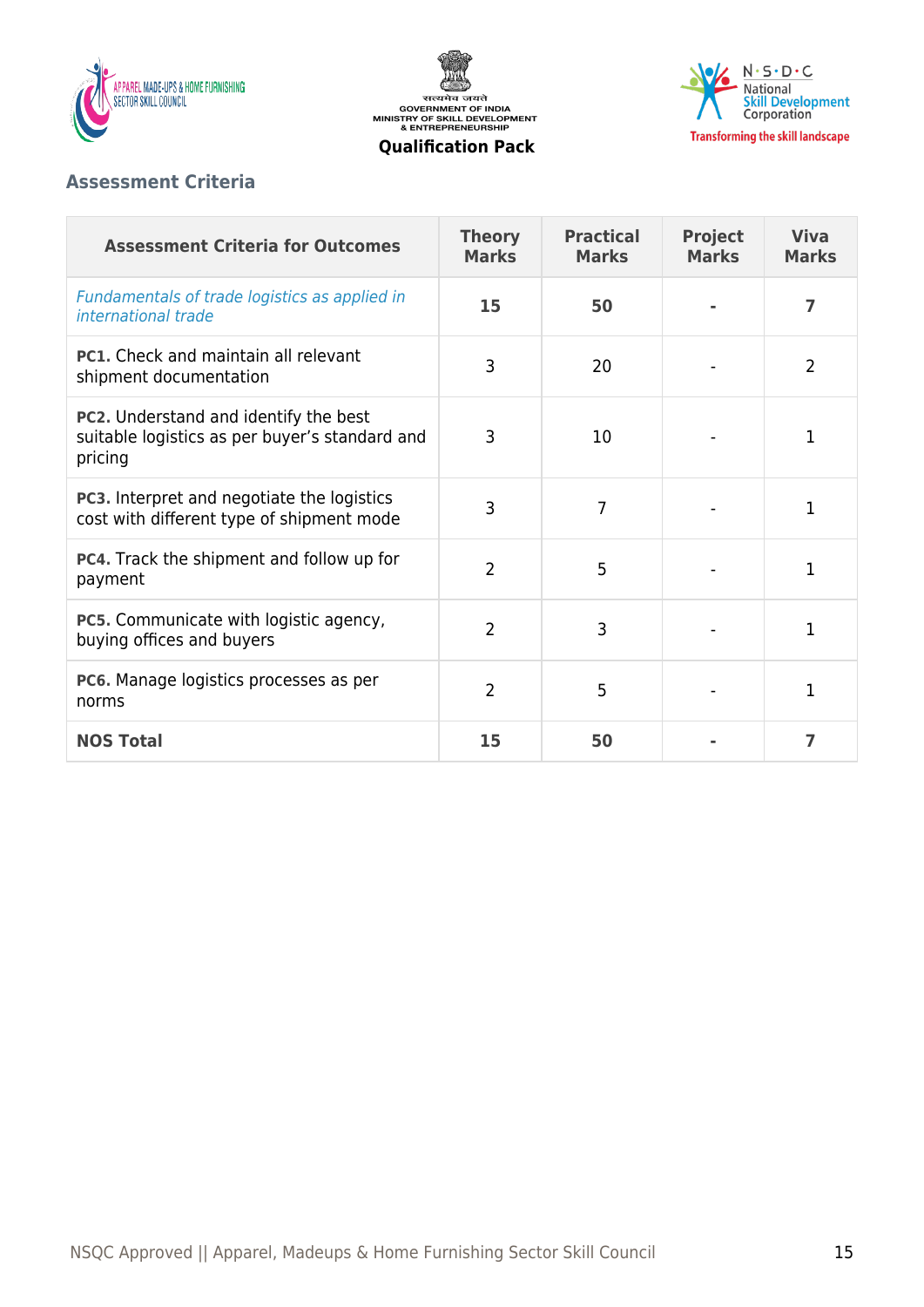





## **National Occupational Standards (NOS) Parameters**

| <b>NOS Code</b>            | AMH/N1604                       |
|----------------------------|---------------------------------|
| <b>NOS Name</b>            | Analyze foreign trade logistics |
| <b>Sector</b>              | Apparel                         |
| <b>Sub-Sector</b>          | Apparel                         |
| <b>Occupation</b>          | <b>Export Operations</b>        |
| <b>NSQF Level</b>          | 6                               |
| <b>Credits</b>             | <b>TBD</b>                      |
| <b>Version</b>             | 2.0                             |
| <b>Last Reviewed Date</b>  | 30/09/2021                      |
| <b>Next Review Date</b>    | 30/09/2024                      |
| <b>Deactivation Date</b>   | 30/09/2024                      |
| <b>NSQC Clearance Date</b> | 30/09/2021                      |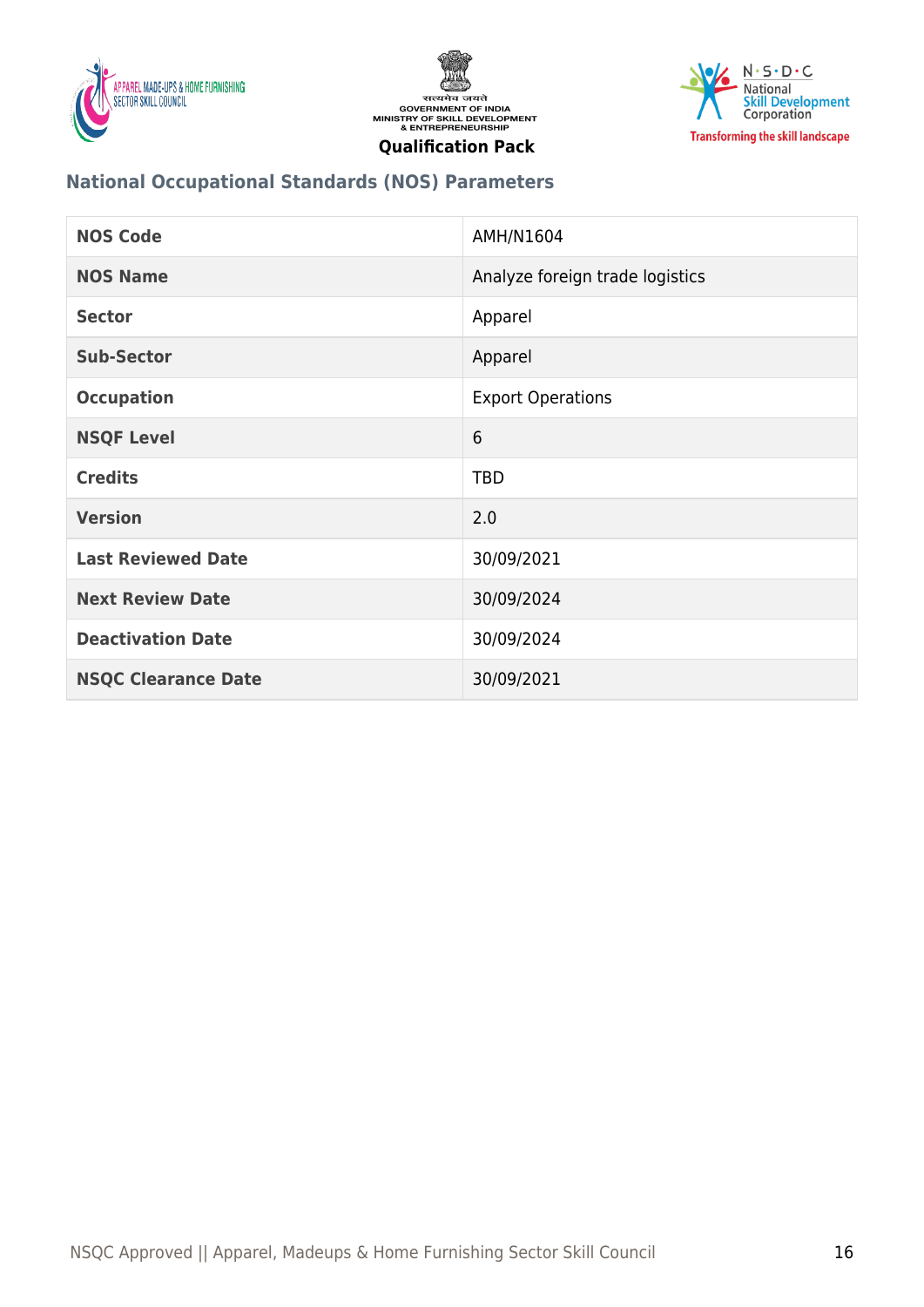





## <span id="page-16-0"></span>**AMH/N1605: Maintaining a healthy, safe and secure working environment in the organization with Gender and PwD Sensitization**

## **Description**

This unit provides Performance Criteria, Knowledge & Understanding and Skills & Abilities required to comply with health, safety and security requirements at the workplace and covers procedure stop relevant, control and minimize risk to self and others.

## **Scope**

The scope covers the following :

Hazards and potential risks associated with the process, guidelines for medical emergencies and evacuation process & sensitization of Gender & PwD concerns.

## **Elements and Performance Criteria**

#### Comply with health, safety and security requirements at work with Gender and PwD Sensitization

To be competent, the user/individual on the job must be able to:

- **PC1.** Comply with health safety gender and PwD (People with disability) related instructions applicable to the workplace
- **PC2.** Use and maintain materials and equipment as per protocol
- **PC3.** Monitor the work place and processes for potential risks and threats and report hazards and potential risks/ threats to supervisors or other authorized personnel
- **PC4.** Actively participate in mock drills/ evacuation procedures; group discussions, training sensitization programs for gender and PwD awareness organized at the workplace
- **PC5.** Capable to perform first-aid, firefighting or any other emergency response procedures
- **PC6.** Follow organization procedures for shutdown and evacuation when required

## **Knowledge and Understanding (KU)**

The individual on the job needs to know and understand:

- **KU1.** Health and safety related practices applicable at the workplace
- **KU2.** Potential hazards, risks and threats based on nature of operations; the ways to minimize these and response to these scenarios
- **KU3.** The code of conduct (COC) and Social Accountability standards followed by the organization/ industry
- **KU4.** Layout of the plant and details of emergency exits, escape routes, emergency equipment and assembly points
- **KU5.** Potential accidents and emergencies and response to these scenarios
- **KU6.** Reporting protocol and documentation required
- **KU7.** Details of personnel trained in first aid, fire-fighting and emergency response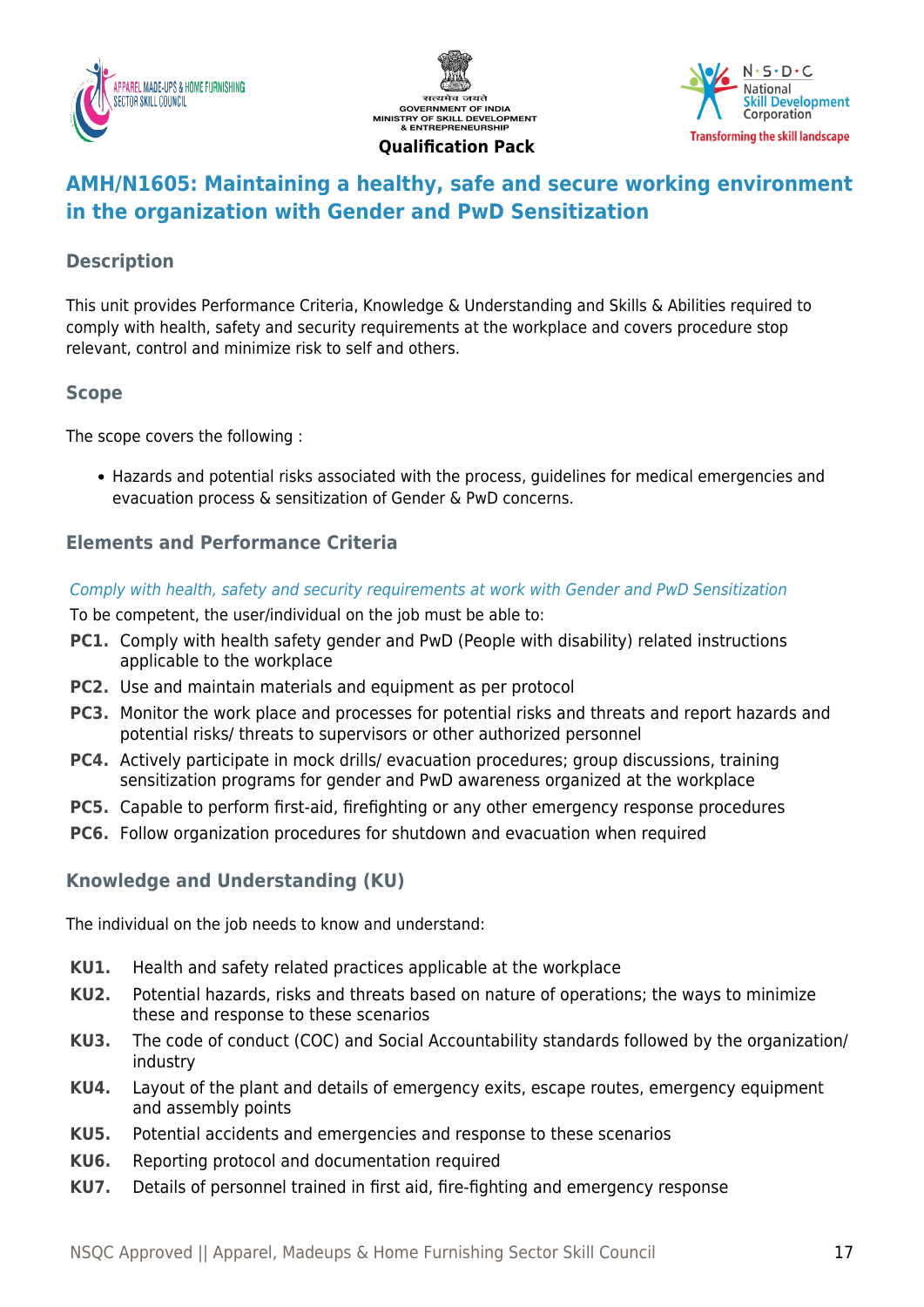





- **KU8.** Actions to take in the event of a mock drills/ evacuation procedures or actual accident, emergency or fire
- **KU9.** Occupational health and safety risks and methods; importance of personal protective equipment and method of use
- **KU10.** Identification, handling and storage of hazardous substances
- **KU11.** Proper disposal system for waste and by-products
- **KU12.** Signage related to health and safety and their meaning
- **KU13.** Importance of personal health and hygiene and the ill effects of usage of intoxicants such as alcohol, tobacco and drugs
- **KU14.** The importance of gender equality being followed in the organization and policies for reporting any harassment or inappropriate behavior
- **KU15.** How to accommodate employees with disabilities; etiquette to adhere to and proper language and terminology
- **KU16.** How to communicate, offer help, respecting space, parking etc. for people with disabilities or special needs
- **KU17.** Promoting a safe, accessible and healthy workplace for disabled employees

## **Generic Skills (GS)**

User/individual on the job needs to know how to:

- **GS1.** Write and document appropriate technical forms in required format of the company
- **GS2.** Read and comprehend the organizational documents pertaining to rules and procedures
- **GS3.** Read and understand manuals, health and safety instructions, memos, reports, job cards etc.
- **GS4.** Positively influence the team members into following procedures
- **GS5.** Keep work area free from potential hazards
- **GS6.** Raise alarm and report to supervisors and other authorized personnel for assistance
- **GS7.** Create a positive and inclusive workplace atmosphere without any kind of bias/discrimination towards any employee
- **GS8.** Actively take part in any discussion/workshop organized for gender sensitization training
- **GS9.** Read and comprehend written instructions related to gender equality issues in the organization
- **GS10.** Identify and report any harassment or inappropriate behavior towards any employee
- **GS11.** Create a positive and inclusive workplace atmosphere without any kind of bias/discrimination towards any employee with disability or special needs
- **GS12.** Actively take part in any discussion/workshop organized for disability sensitization training.
- **GS13.** Read and comprehend written instructions related to equality issues in the organization related to disabled persons
- **GS14.** Identify and report any distinction, exclusion, harassment or inappropriate behavior towards any employee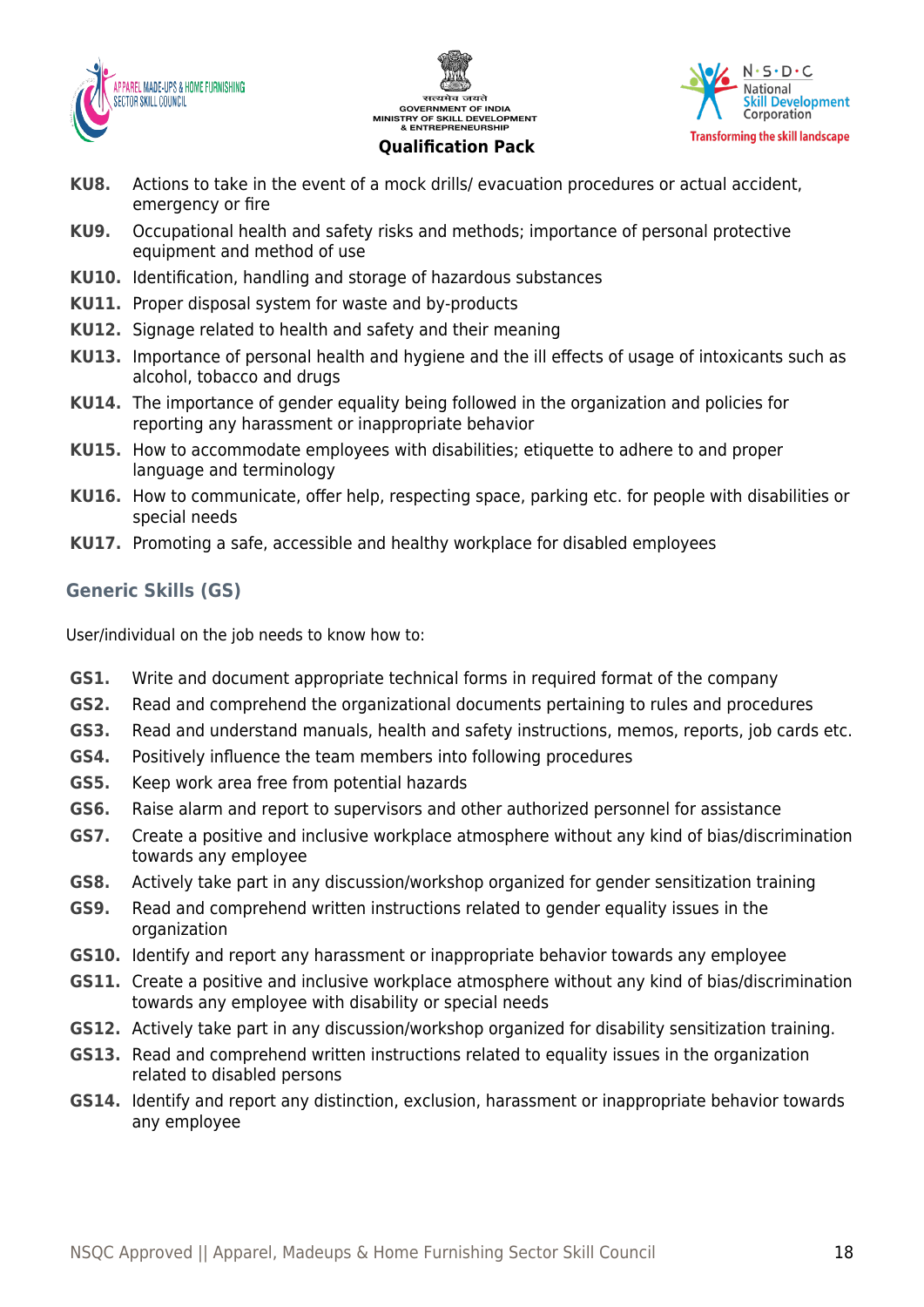

सत्यमेव जयते<br>GOVERNMENT OF INDIA<br>MINISTRY OF SKILL DEVELOPMENT<br>& ENTREPRENEURSHIP **Qualification Pack**



## **Assessment Criteria**

| <b>Assessment Criteria for Outcomes</b>                                                                                                                                                     | <b>Theory</b><br><b>Marks</b> | <b>Practical</b><br><b>Marks</b> | <b>Project</b><br><b>Marks</b> | <b>Viva</b><br><b>Marks</b> |
|---------------------------------------------------------------------------------------------------------------------------------------------------------------------------------------------|-------------------------------|----------------------------------|--------------------------------|-----------------------------|
| Comply with health, safety and security<br>requirements at work with Gender and PwD<br>Sensitization                                                                                        | 6                             | 21                               |                                | 3                           |
| PC1. Comply with health safety gender and PwD<br>(People with disability) related instructions<br>applicable to the workplace                                                               | 1                             | 3                                |                                | 0.5                         |
| PC2. Use and maintain materials and equipment<br>as per protocol                                                                                                                            | $\mathbf{1}$                  | 3                                |                                | 0.5                         |
| PC3. Monitor the work place and processes for<br>potential risks and threats and report hazards<br>and potential risks/ threats to supervisors or<br>other authorized personnel             | 1                             | $\overline{2}$                   |                                | 0.5                         |
| <b>PC4.</b> Actively participate in mock drills/<br>evacuation procedures; group discussions,<br>training sensitization programs for gender and<br>PwD awareness organized at the workplace | 1                             | 5                                |                                | 0.5                         |
| PC5. Capable to perform first-aid, firefighting or<br>any other emergency response procedures                                                                                               | $\mathbf{1}$                  | 5                                |                                | 0.5                         |
| PC6. Follow organization procedures for<br>shutdown and evacuation when required                                                                                                            | $\mathbf{1}$                  | 3                                |                                | 0.5                         |
| <b>NOS Total</b>                                                                                                                                                                            | 6                             | 21                               |                                | 3                           |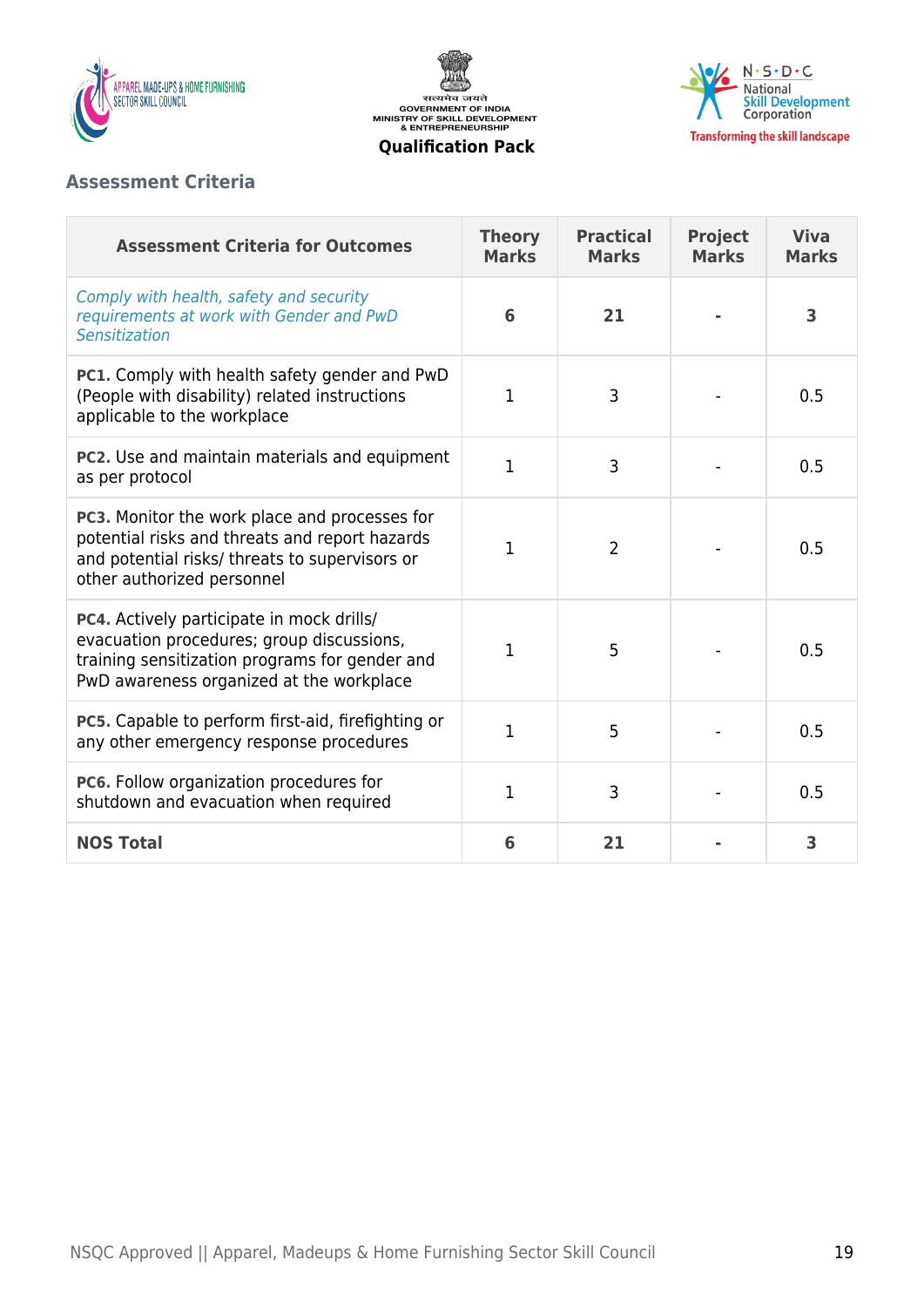





## **National Occupational Standards (NOS) Parameters**

| <b>NOS Code</b>            | AMH/N1605                                                                                                           |
|----------------------------|---------------------------------------------------------------------------------------------------------------------|
| <b>NOS Name</b>            | Maintaining a healthy, safe and secure working environment in the<br>organization with Gender and PwD Sensitization |
| <b>Sector</b>              | Apparel                                                                                                             |
| <b>Sub-Sector</b>          | Apparel                                                                                                             |
| <b>Occupation</b>          | <b>Export Operations</b>                                                                                            |
| <b>NSQF Level</b>          | 6                                                                                                                   |
| <b>Credits</b>             | <b>TBD</b>                                                                                                          |
| <b>Version</b>             | 2.0                                                                                                                 |
| <b>Last Reviewed Date</b>  | 30/09/2021                                                                                                          |
| <b>Next Review Date</b>    | 30/09/2024                                                                                                          |
| <b>Deactivation Date</b>   | 30/09/2024                                                                                                          |
| <b>NSQC Clearance Date</b> | 30/09/2021                                                                                                          |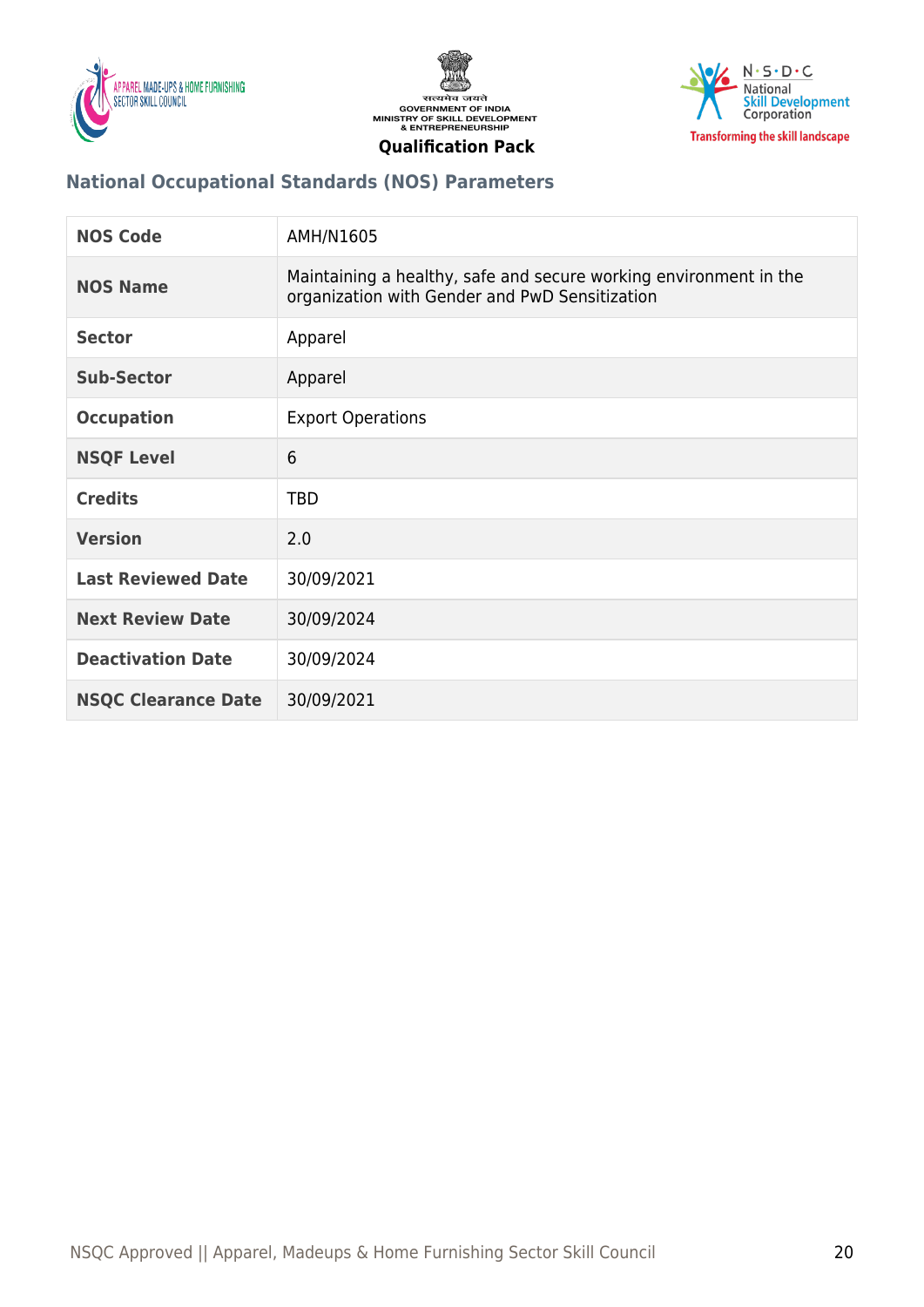





## <span id="page-20-0"></span>**AMH/N1606: Planning for Export**

## **Description**

This unit is about planning and management for the export and marketing operations

## **Scope**

The scope covers the following :

• Planning and Management for export.

## **Elements and Performance Criteria**

#### Planning and Management for export

To be competent, the user/individual on the job must be able to:

- **PC1.** Understand the logistics options for shipment
- **PC2.** Explain the trade policies and guidelines to all concerned and ensure it is followed
- **PC3.** Plan and monitor the shipment strategy
- **PC4.** Use the export planning tools available
- **PC5.** Carry out swot analysis and risk assessment for shipment vertical
- **PC6.** Ensure organization's domestic and international marketing activities are aligned and updated as per current policies and guidelines

## **Knowledge and Understanding (KU)**

The individual on the job needs to know and understand:

- **KU1.** Organizational policies, working practices, compliance procedures, guidelines and standards for quality
- **KU2.** Quality systems and other processes practiced in the organization
- **KU3.** Types of problems with quality and how to report them to appropriate people in case of any fault or breach
- **KU4.** The importance of complying with written instructions
- **KU5.** Who to refer problems to when they are outside the limit of your authority
- **KU6.** Organization's tools, templates and processes for embroidery related operations in production
- **KU7.** Nature of logistics & supply chains
- **KU8.** Factors in logistics decision making
- **KU9.** Risk assessment process
- **KU10.** Planning & strategy for business
- **KU11.** Current trade policies and guidelines related to shipment

## **Generic Skills (GS)**

NSQC Approved || Apparel, Madeups & Home Furnishing Sector Skill Council 21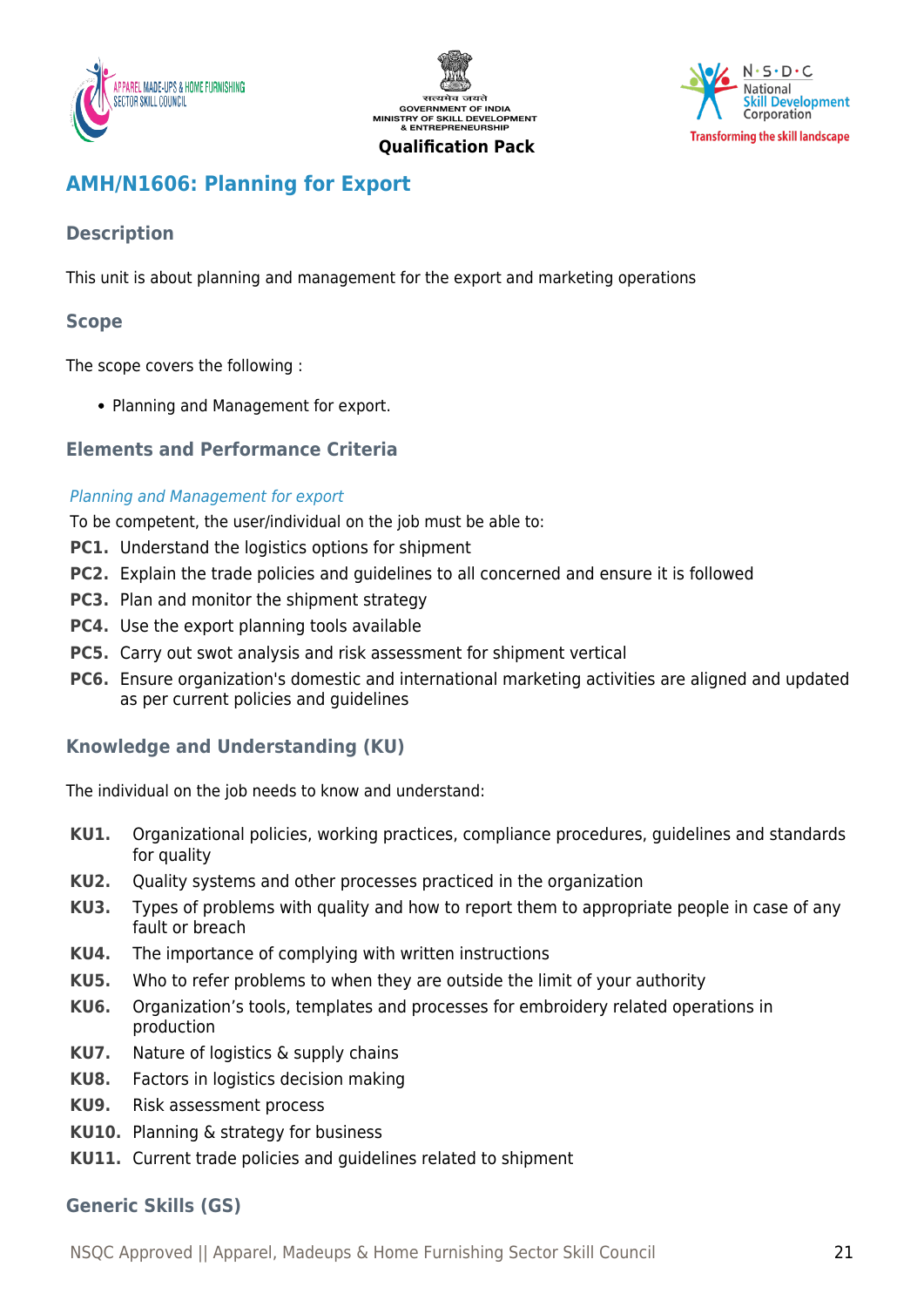





User/individual on the job needs to know how to:

- **GS1.** Complete accurate well written work with attention to detail
- **GS2.** Listen attentively and communicate effectively with others in writing (wherever applicable)
- **GS3.** Read & follow guidelines, rules, processes, export documents & agreements
- **GS4.** Ask for clarification and advice from others or superiors
- **GS5.** Follow rule-based decision-making processes and make decisions on a suitable course of action or response
- **GS6.** Plan and organize your work to achieve targets and deadlines
- **GS7.** Apply problem-solving approaches in different situations
- **GS8.** Refer anomalies to the supervisor or seniors
- **GS9.** Analyze data and activities
- **GS10.** Provide opinions on work in a detailed and constructive way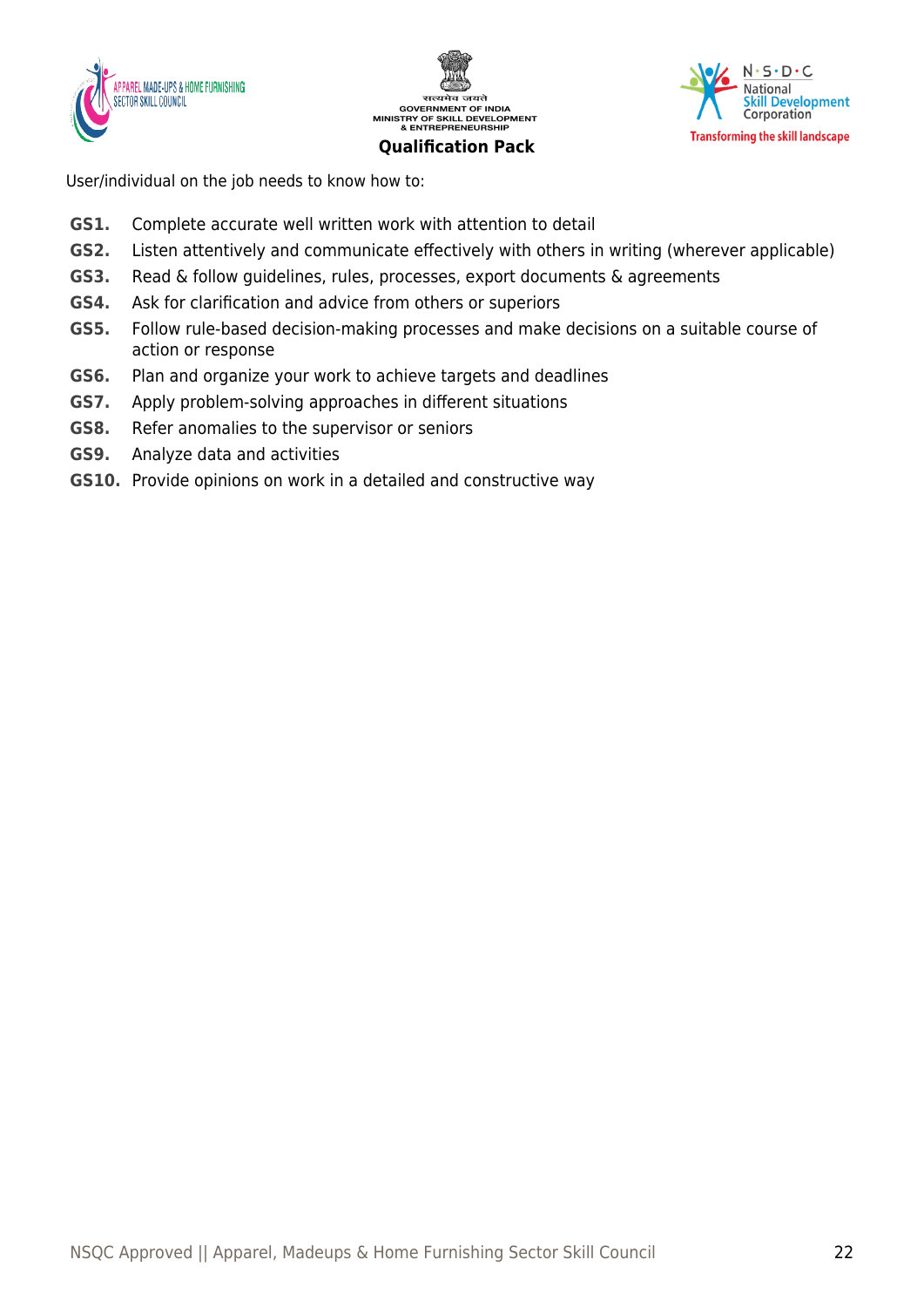





## **Assessment Criteria**

| <b>Assessment Criteria for Outcomes</b>                                                                                                                   | <b>Theory</b><br><b>Marks</b> | <b>Practical</b><br><b>Marks</b> | <b>Project</b><br><b>Marks</b> | <b>Viva</b><br><b>Marks</b> |
|-----------------------------------------------------------------------------------------------------------------------------------------------------------|-------------------------------|----------------------------------|--------------------------------|-----------------------------|
| Planning and Management for export                                                                                                                        | 15                            | 35                               |                                | 4                           |
| <b>PC1.</b> Understand the logistics options for<br>shipment                                                                                              | $\overline{2}$                | $\overline{2}$                   |                                | 0.5                         |
| <b>PC2.</b> Explain the trade policies and<br>guidelines to all concerned and ensure it is<br>followed                                                    | 3                             | 3                                |                                | 0.5                         |
| <b>PC3.</b> Plan and monitor the shipment strategy                                                                                                        | 3                             | 10                               |                                | 0.5                         |
| <b>PC4.</b> Use the export planning tools available                                                                                                       | 3                             | 8                                |                                | 1                           |
| <b>PC5.</b> Carry out swot analysis and risk<br>assessment for shipment vertical                                                                          | 3                             | 10                               |                                | 0.5                         |
| <b>PC6.</b> Ensure organization's domestic and<br>international marketing activities are aligned<br>and updated as per current policies and<br>guidelines | 1                             | $\overline{2}$                   |                                | 1                           |
| <b>NOS Total</b>                                                                                                                                          | 15                            | 35                               |                                | 4                           |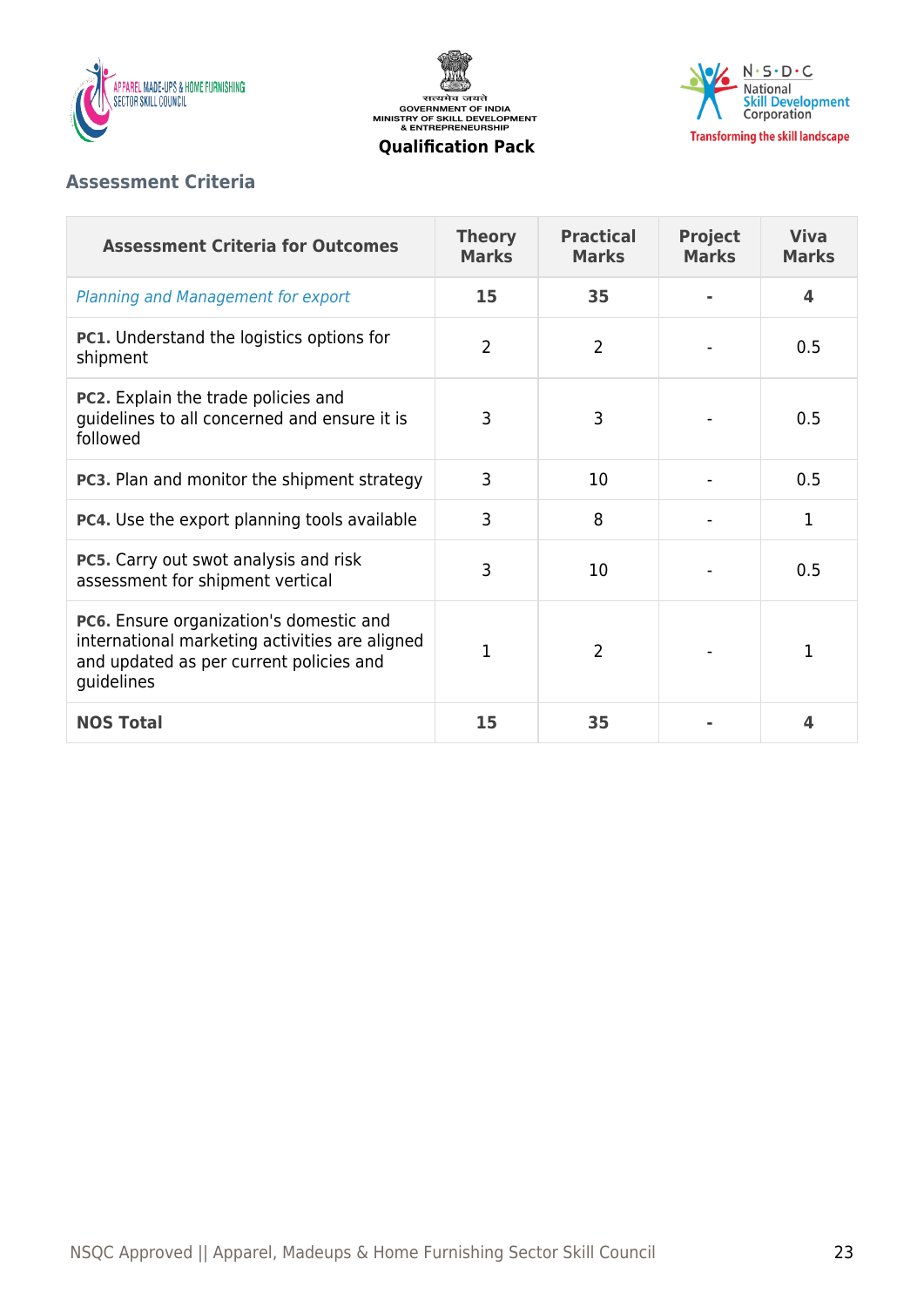





## **National Occupational Standards (NOS) Parameters**

| <b>NOS Code</b>            | AMH/N1606                |
|----------------------------|--------------------------|
| <b>NOS Name</b>            | Planning for Export      |
| <b>Sector</b>              | Apparel                  |
| <b>Sub-Sector</b>          | Apparel                  |
| <b>Occupation</b>          | <b>Export Operations</b> |
| <b>NSQF Level</b>          | 6                        |
| <b>Credits</b>             | <b>TBD</b>               |
| <b>Version</b>             | 2.0                      |
| <b>Last Reviewed Date</b>  | 30/09/2021               |
| <b>Next Review Date</b>    | 30/09/2024               |
| <b>Deactivation Date</b>   | 30/09/2024               |
| <b>NSQC Clearance Date</b> | 30/09/2021               |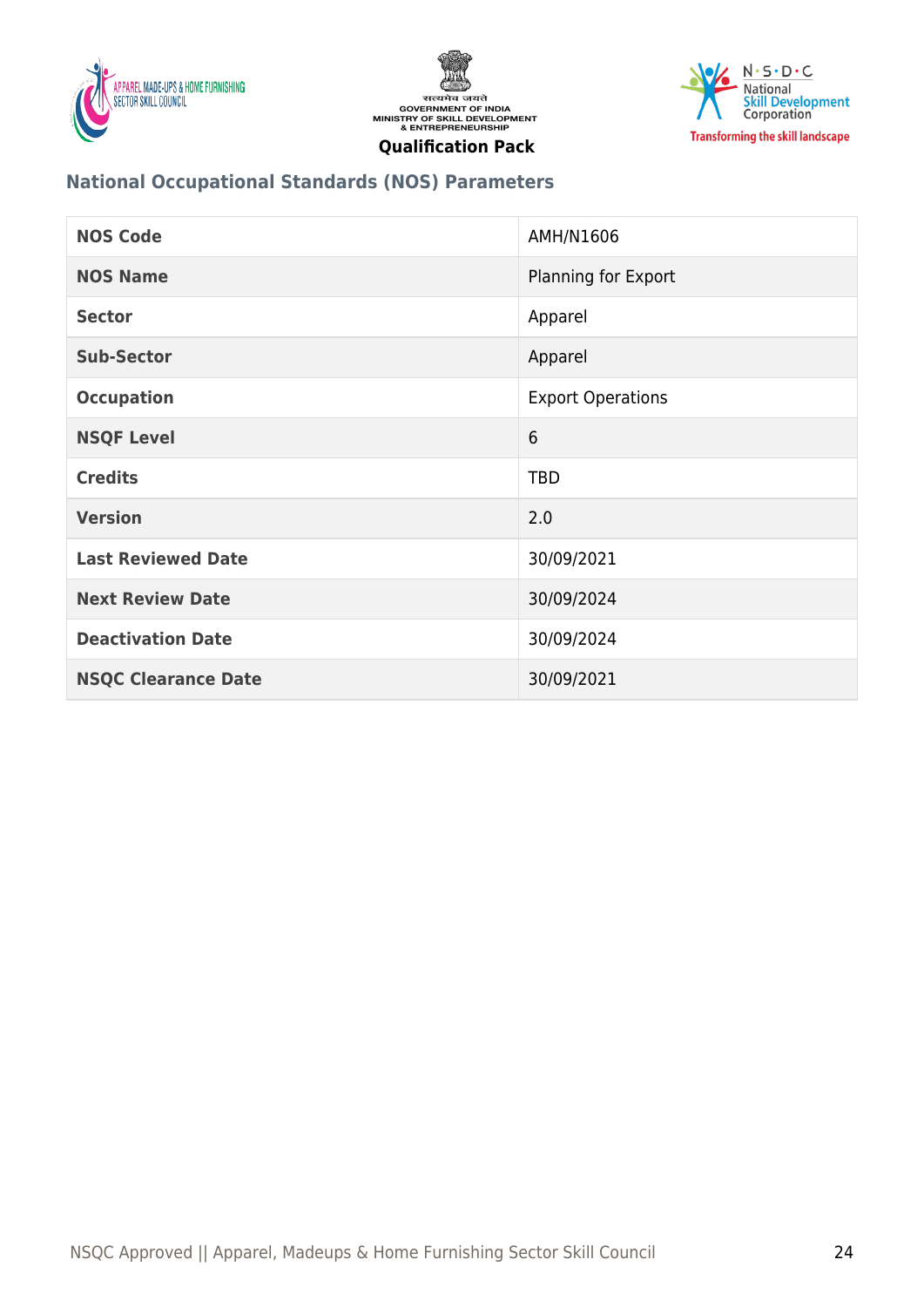





## <span id="page-24-0"></span>**AMH/N1607: Ensure Shipping Compliance**

## **Description**

This unit is about quantification and measurement of skills and competencies required for shipping compliance and monitoring related activities

## **Scope**

The scope covers the following :

Ensuring shipping compliance and monitoring related activities

## **Elements and Performance Criteria**

#### Ensuring shipping compliance and monitoring related activities

To be competent, the user/individual on the job must be able to:

- **PC1.** Follow the general invoicing instructions
- **PC2.** Check that the packing list requirement is met
- **PC3.** Ensure packing instructions are being followed including: carton specifications packing standards flat pack cargo prepacks packing standards garments on hangers (GOH) exceptions to packing requirements shipping marks & labels bar code labels
- **PC4.** Follow the shipping and routing quidelines
- **PC5.** Ensure tendering of freight to consolidator as per process
- **PC6.** Ensure sequence instruction is followed

## **Knowledge and Understanding (KU)**

The individual on the job needs to know and understand:

- **KU1.** Organizational policies, working practices, compliance procedures, guidelines and standards for quality
- **KU2.** Quality systems and other processes practiced in the organization
- **KU3.** Types of problems with quality and how to report them to appropriate people in case of any fault or breach
- **KU4.** The importance of comp lying with written instructions
- **KU5.** Who to refer problems to when they are outside the limit of your authority
- **KU6.** Organization's tools, templates and processes for embroidery related operations in production
- **KU7.** Shipping compliance guidelines
- **KU8.** Routing guidelines
- **KU9.** Garment specifications
- **KU10.** Packing standards & procedures
- **KU11.** Sequence of operations for shipping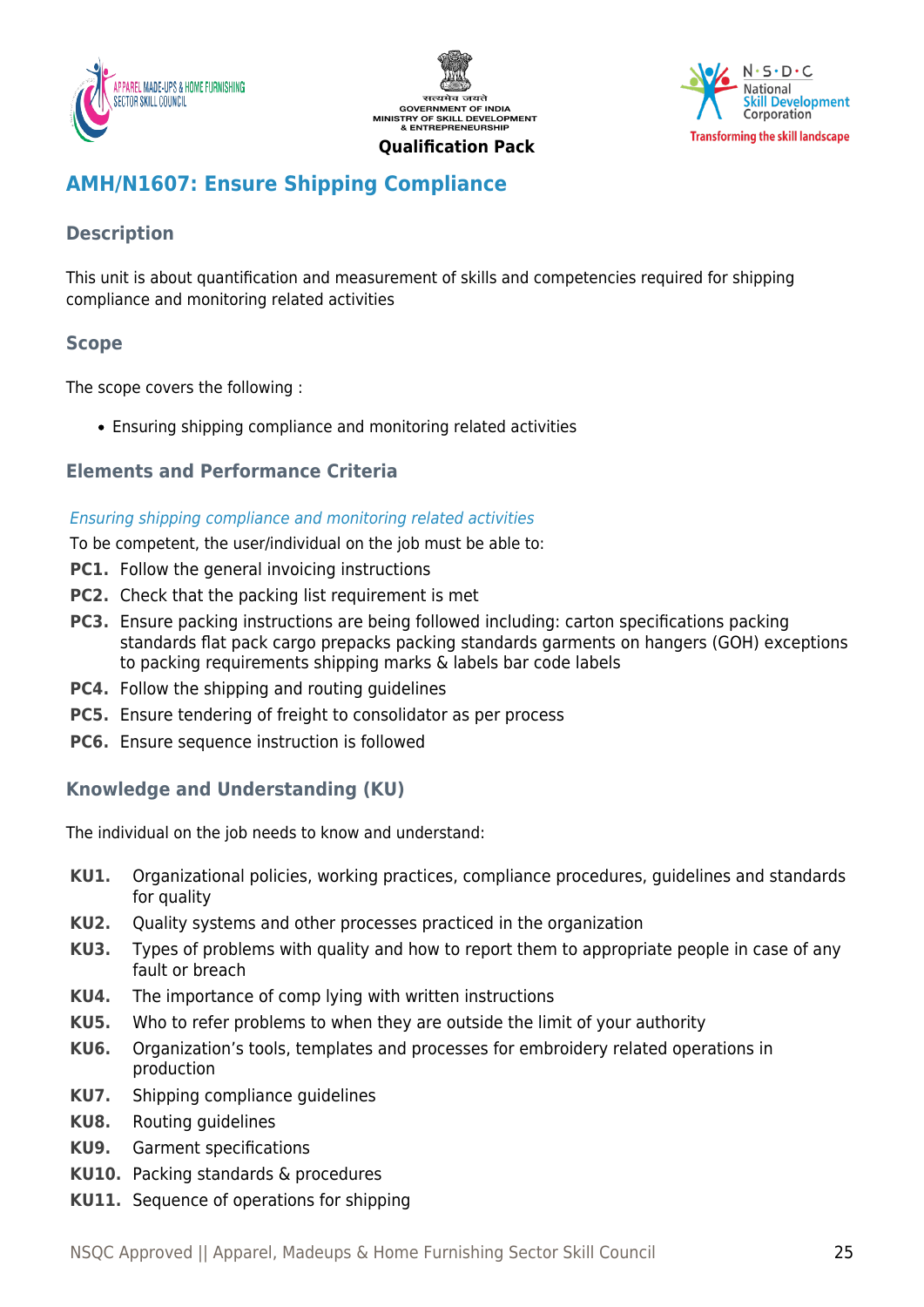





**KU12.** Invoicing instructions & process

## **Generic Skills (GS)**

User/individual on the job needs to know how to:

- **GS1.** Complete accurate well written work with attention to detail
- **GS2.** Listen attentively and communicate effectively with others in writing (wherever applicable)
- **GS3.** Read & follow guidelines, rules, processes, export documents & agreements
- **GS4.** Ask for clarification and advice from others or superiors
- **GS5.** Follow rule-based decision-making processes and make decisions on a suitable course of action or response
- **GS6.** Plan and organize your work to achieve targets and deadlines
- **GS7.** Apply problem-solving approaches in different situations
- **GS8.** Refer anomalies to the supervisor or seniors
- **GS9.** Analyze data and activities
- **GS10.** Provide opinions on work in a detailed and constructive way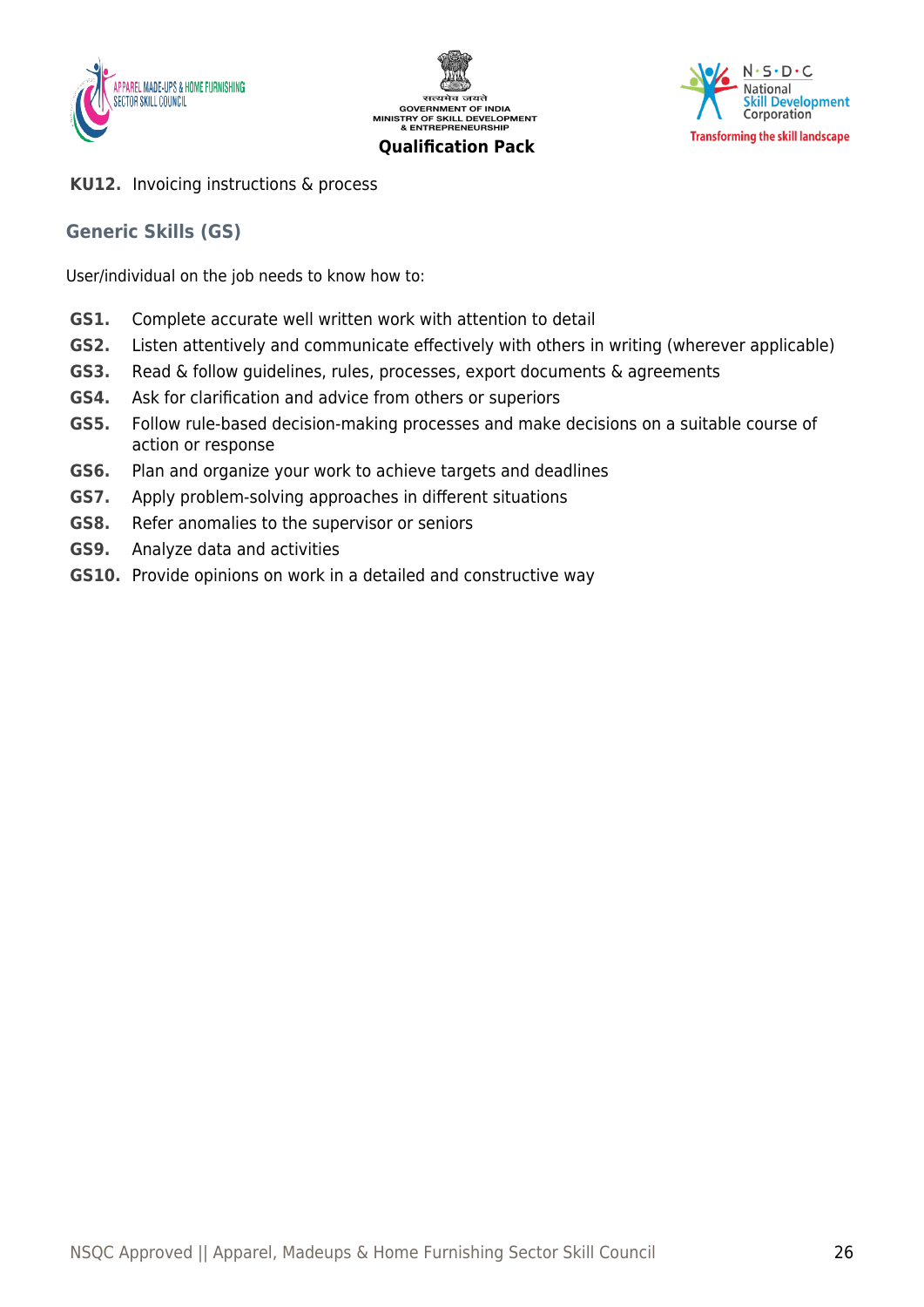

सत्यमेव जयते<br>GOVERNMENT OF INDIA<br>MINISTRY OF SKILL DEVELOPMENT<br>& ENTREPRENEURSHIP



#### **Qualification Pack**

## **Assessment Criteria**

| <b>Assessment Criteria for Outcomes</b>                                                                                                                                                                                                                               | <b>Theory</b><br><b>Marks</b> | <b>Practical</b><br><b>Marks</b> | <b>Project</b><br><b>Marks</b> | <b>Viva</b><br><b>Marks</b> |
|-----------------------------------------------------------------------------------------------------------------------------------------------------------------------------------------------------------------------------------------------------------------------|-------------------------------|----------------------------------|--------------------------------|-----------------------------|
| Ensuring shipping compliance and monitoring<br>related activities                                                                                                                                                                                                     | 12                            | 32                               |                                | 6                           |
| <b>PC1.</b> Follow the general invoicing instructions                                                                                                                                                                                                                 | 1                             | 4                                |                                | $\mathbf 1$                 |
| <b>PC2.</b> Check that the packing list requirement<br>is met                                                                                                                                                                                                         | $\overline{2}$                | 8                                |                                | 1                           |
| PC3. Ensure packing instructions are being<br>followed including: carton specifications<br>packing standards flat pack cargo prepacks<br>packing standards garments on hangers<br>(GOH) exceptions to packing requirements<br>shipping marks & labels bar code labels | 5                             | 10                               |                                | 1                           |
| <b>PC4.</b> Follow the shipping and routing<br>guidelines                                                                                                                                                                                                             | 1                             | $\overline{2}$                   |                                | 1                           |
| PC5. Ensure tendering of freight to<br>consolidator as per process                                                                                                                                                                                                    | 1                             | $\overline{2}$                   |                                | $\mathbf{1}$                |
| PC6. Ensure sequence instruction is followed                                                                                                                                                                                                                          | $\overline{2}$                | 6                                |                                | $\mathbf{1}$                |
| <b>NOS Total</b>                                                                                                                                                                                                                                                      | 12                            | 32                               |                                | 6                           |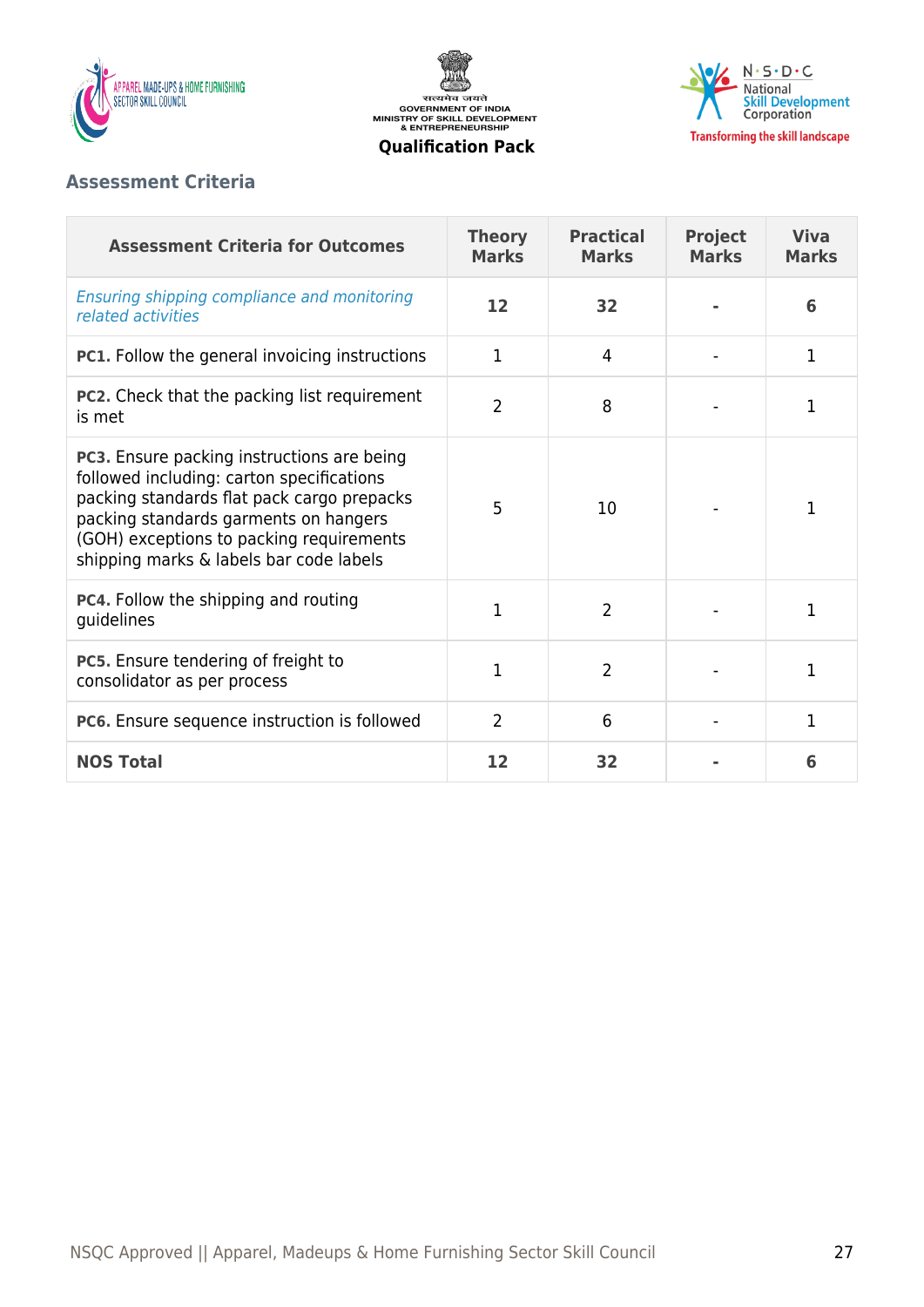





## **National Occupational Standards (NOS) Parameters**

| <b>NOS Code</b>            | AMH/N1607                         |
|----------------------------|-----------------------------------|
| <b>NOS Name</b>            | <b>Ensure Shipping Compliance</b> |
| <b>Sector</b>              | Apparel                           |
| <b>Sub-Sector</b>          | Apparel                           |
| <b>Occupation</b>          | <b>Export Operations</b>          |
| <b>NSQF Level</b>          | 6                                 |
| <b>Credits</b>             | <b>TBD</b>                        |
| <b>Version</b>             | 2.0                               |
| <b>Last Reviewed Date</b>  | 30/09/2021                        |
| <b>Next Review Date</b>    | 30/09/2024                        |
| <b>Deactivation Date</b>   | 30/09/2024                        |
| <b>NSQC Clearance Date</b> | 30/09/2021                        |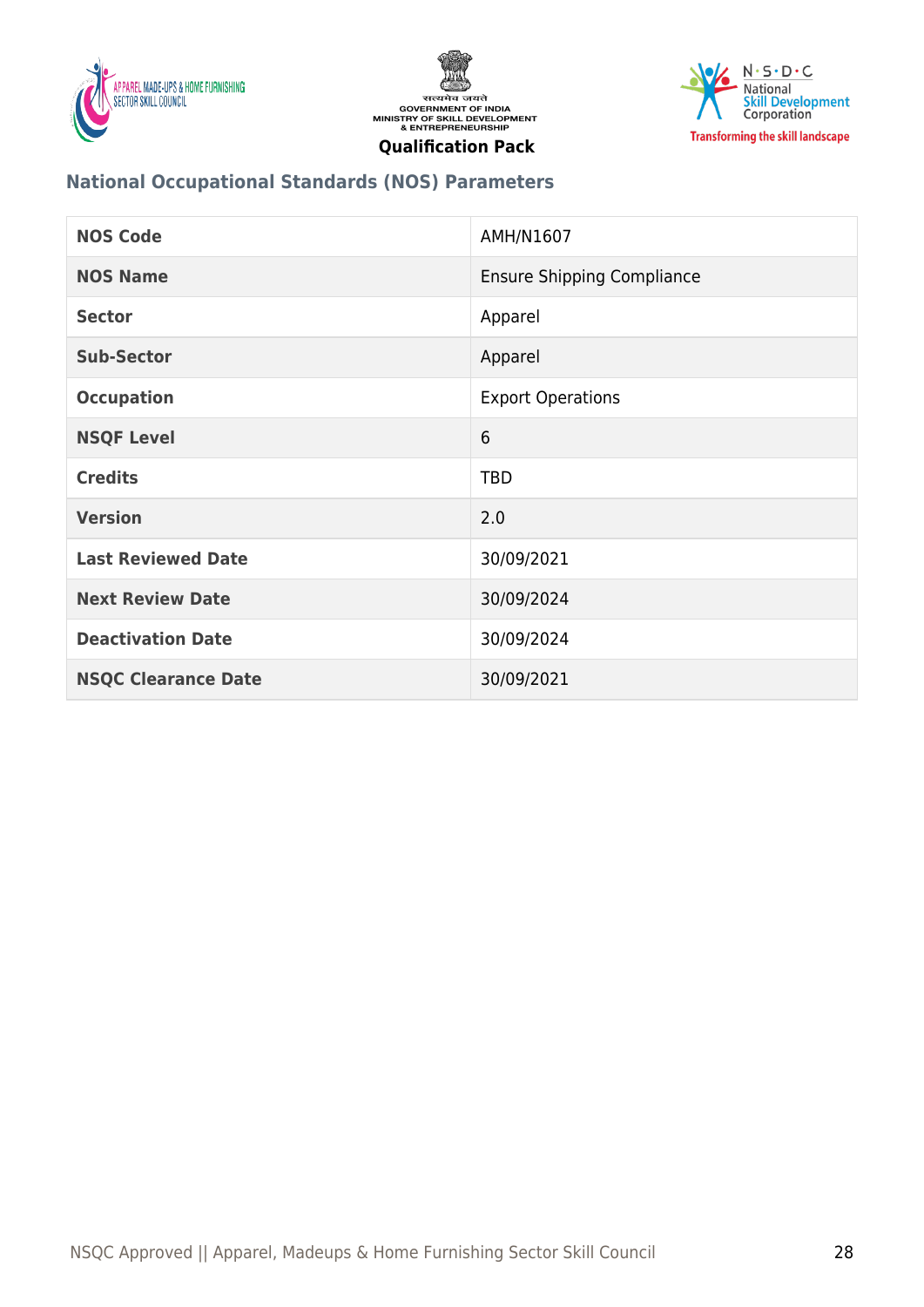





## <span id="page-28-0"></span>**AMH/N1608: Manage export processes and check documentation**

## **Description**

This unit is about managing all the export related processes maintaining and checking the requisite documentation at each stage of operation

## **Scope**

The scope covers the following :

Managing and checking documentation related to export transactions

## **Elements and Performance Criteria**

#### Managing and checking documentation related to export transactions

To be competent, the user/individual on the job must be able to:

- **PC1.** Manage and maintain EXIM documentation related to pre & post shipment
- **PC2.** Check and manage export sales contract and supervise the processing of an export order
- **PC3.** Manage the central excise/customs clearance: regulations, procedures and documentation
- **PC4.** Check all pre-shipment documents including: invoice packing list gr form ar-4/ ar4a form etc licence indent acceptance of contract letter of credit (loc) qc certificate port trust date any other sign of inspector/ customs div
- **PC5.** Liaise with customs and excise officials, if required
- **PC6.** Maintain applications for export incentives
- **PC7.** Obtain advance license from jt DGFT (director general of foreign trade), ensure adherence with contracts and agreements
- **PC8.** Manage and supervise freight forwards, CHA (customs house agent), transporter and logistics companies to ensure timely shipments of goods
- **PC9.** Communicate effectively with suppliers, consignee, agents , transporters
- **PC10.** Negotiation & co-ordination with customs agents for freight rates, customs clearances

## **Knowledge and Understanding (KU)**

The individual on the job needs to know and understand:

- **KU1.** The organizations policies and procedures
- **KU2.** Responsibilities under health , safety and environmental legislation
- **KU3.** Guidelines for storage and disposal of waste materials
- **KU4.** Protocol to obtain more information on work related tasks
- **KU5.** Contact person in case of queries on procedure or products and for resolving issues related to defective machines, tools and/or equipment
- **KU6.** Details of the job role and responsibilities
- **KU7.** Documentation and reporting formats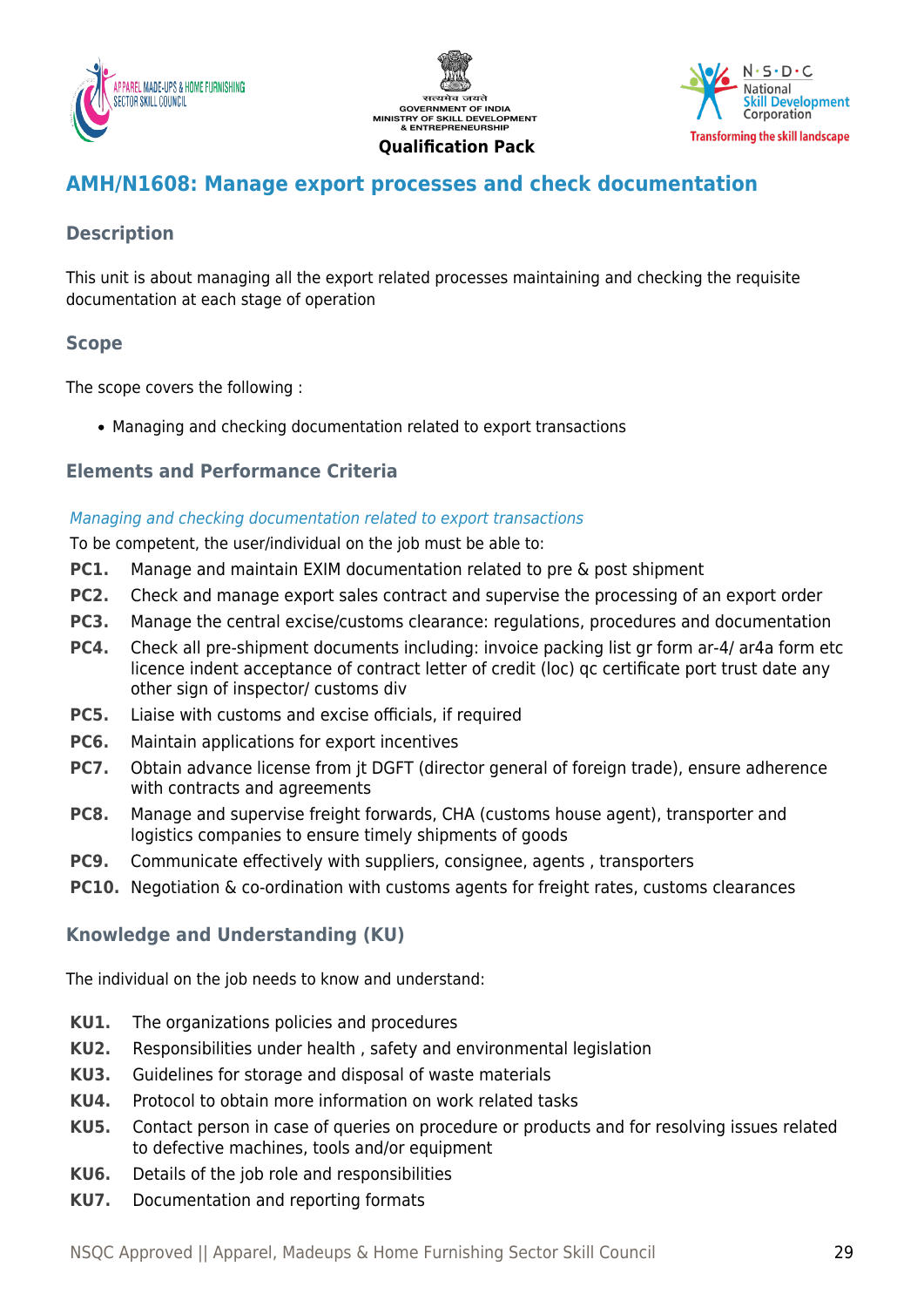





- **KU8.** Work target and review mechanism with your supervisor
- **KU9.** Protocol and format for reporting work related risks/ problems
- **KU10.** Method of obtaining/giving feedback related to performance
- **KU11.** Importance of teamwork and harmonious working relationships
- **KU12.** Process for offering/obtaining work related assistance
- **KU13.** Documentation formalities relating to export transactions
- **KU14.** Export financing methods and terms of payment
- **KU15.** Export credit and foreign exchange risk management
- **KU16.** International commercial terms
- **KU17.** Export sales contract
- **KU18.** Central excise/customs clearance: regulations, procedures and documentation
- **KU19.** Processing of an export order
- **KU20.** Export related documents such as: 1. Proforma invoice 2. Purchase order 3. Commercial Invoice 4. Packing List 5. Shipping Bill 6. Bill of Lading 7.Master Airway Bill / House Airway Bill 8. Export Certificate 9. Certificate of Origin 10. Bill of Exchange 11. Bank Realisation Certificate 12. Letter of Credit 13. Documents Against Acceptance

## **Generic Skills (GS)**

User/individual on the job needs to know how to:

- **GS1.** Complete accurate well written work with attention to detail
- **GS2.** Communicate with others in writing (wherever applicable)
- **GS3.** Read instructions, guidelines, procedures and rules
- **GS4.** Read and understand techpacks, buyer specifications
- **GS5.** Ask for clarification and advice from managers/ seniors
- **GS6.** Refer anomalies to relevant personnel
- **GS7.** Seek clarification on problems from others or superiors
- **GS8.** Analyse needs, requirements and dependencies in order to meet your work requirements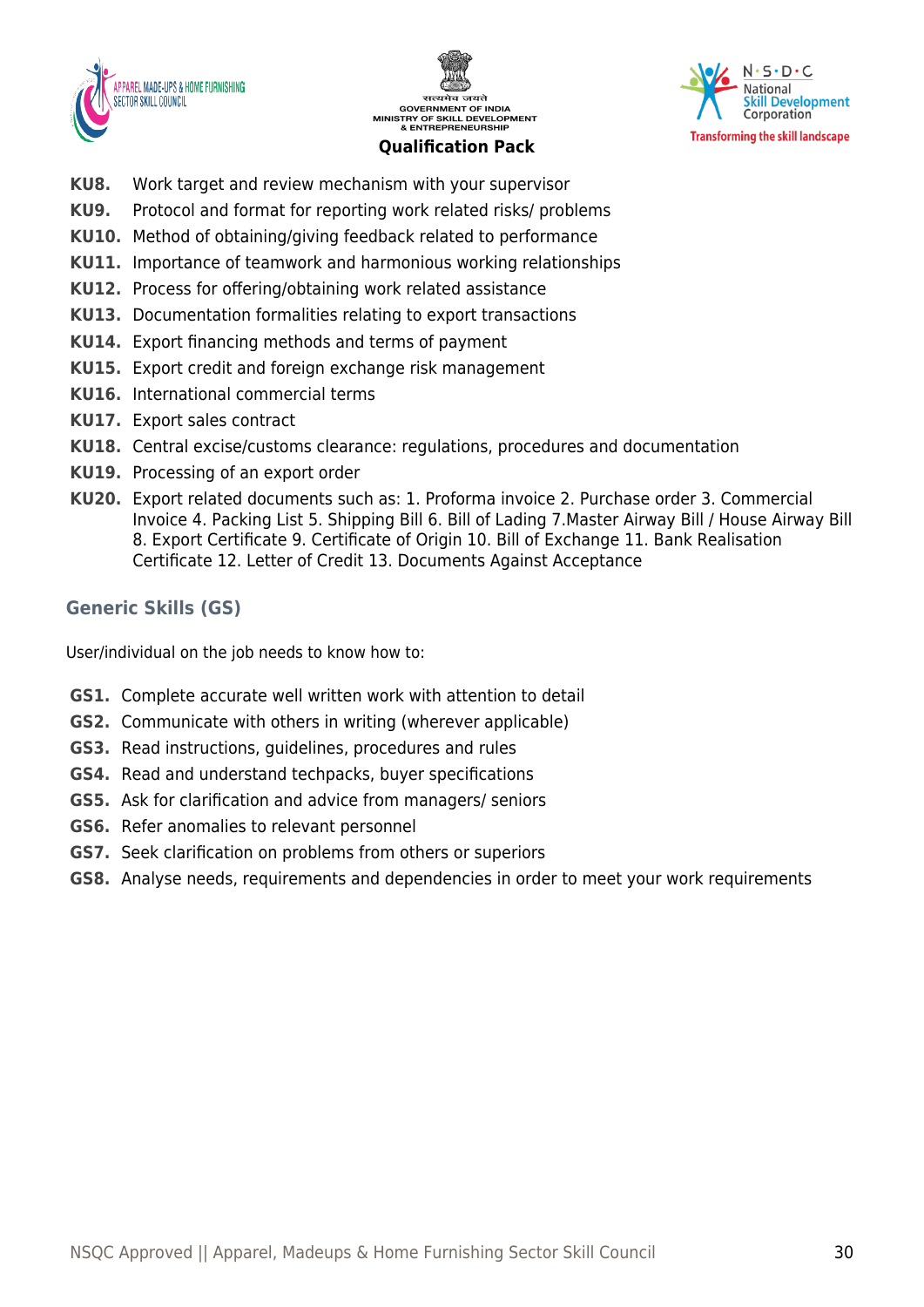

सत्यमेव जयते<br>GOVERNMENT OF INDIA<br>MINISTRY OF SKILL DEVELOPMENT<br>& ENTREPRENEURSHIP



#### **Qualification Pack**

## **Assessment Criteria**

| <b>Assessment Criteria for Outcomes</b>                                                                                                                                                                                                            | <b>Theory</b><br><b>Marks</b> | <b>Practical</b><br><b>Marks</b> | <b>Project</b><br><b>Marks</b> | <b>Viva</b><br><b>Marks</b> |
|----------------------------------------------------------------------------------------------------------------------------------------------------------------------------------------------------------------------------------------------------|-------------------------------|----------------------------------|--------------------------------|-----------------------------|
| Managing and checking documentation related to<br>export transactions                                                                                                                                                                              | 15                            | 57                               |                                | 10                          |
| PC1. Manage and maintain EXIM documentation<br>related to pre & post shipment                                                                                                                                                                      | $\overline{2}$                | 15                               |                                | $\overline{2}$              |
| PC2. Check and manage export sales contract<br>and supervise the processing of an export order                                                                                                                                                     | 1                             | 10                               |                                | $\mathbf 1$                 |
| PC3. Manage the central excise/customs<br>clearance: regulations, procedures and<br>documentation                                                                                                                                                  | $\overline{2}$                | 5                                |                                | 1                           |
| PC4. Check all pre-shipment documents<br>including: invoice packing list gr form ar-4/ ar4a<br>form etc licence indent acceptance of contract<br>letter of credit (loc) qc certificate port trust date<br>any other sign of inspector/ customs div | $\overline{2}$                | 15                               |                                | 1                           |
| PC5. Liaise with customs and excise officials, if<br>required                                                                                                                                                                                      | $\mathbf{1}$                  | $\mathbf{1}$                     |                                | $\mathbf{1}$                |
| PC6. Maintain applications for export incentives                                                                                                                                                                                                   | $\overline{2}$                | 3                                |                                | $\mathbf{1}$                |
| PC7. Obtain advance license from jt DGFT<br>(director general of foreign trade), ensure<br>adherence with contracts and agreements                                                                                                                 | 1                             | $\overline{2}$                   |                                | 1                           |
| PC8. Manage and supervise freight forwards,<br>CHA (customs house agent), transporter and<br>logistics companies to ensure timely shipments<br>of goods                                                                                            | $\overline{2}$                | 1                                |                                | 0.5                         |
| <b>PC9.</b> Communicate effectively with suppliers,<br>consignee, agents, transporters                                                                                                                                                             | 1                             | $\overline{2}$                   |                                | 0.5                         |
| <b>PC10.</b> Negotiation & co-ordination with customs<br>agents for freight rates, customs clearances                                                                                                                                              | $\mathbf 1$                   | 3                                |                                | 1                           |
| <b>NOS Total</b>                                                                                                                                                                                                                                   | 15                            | 57                               |                                | 10                          |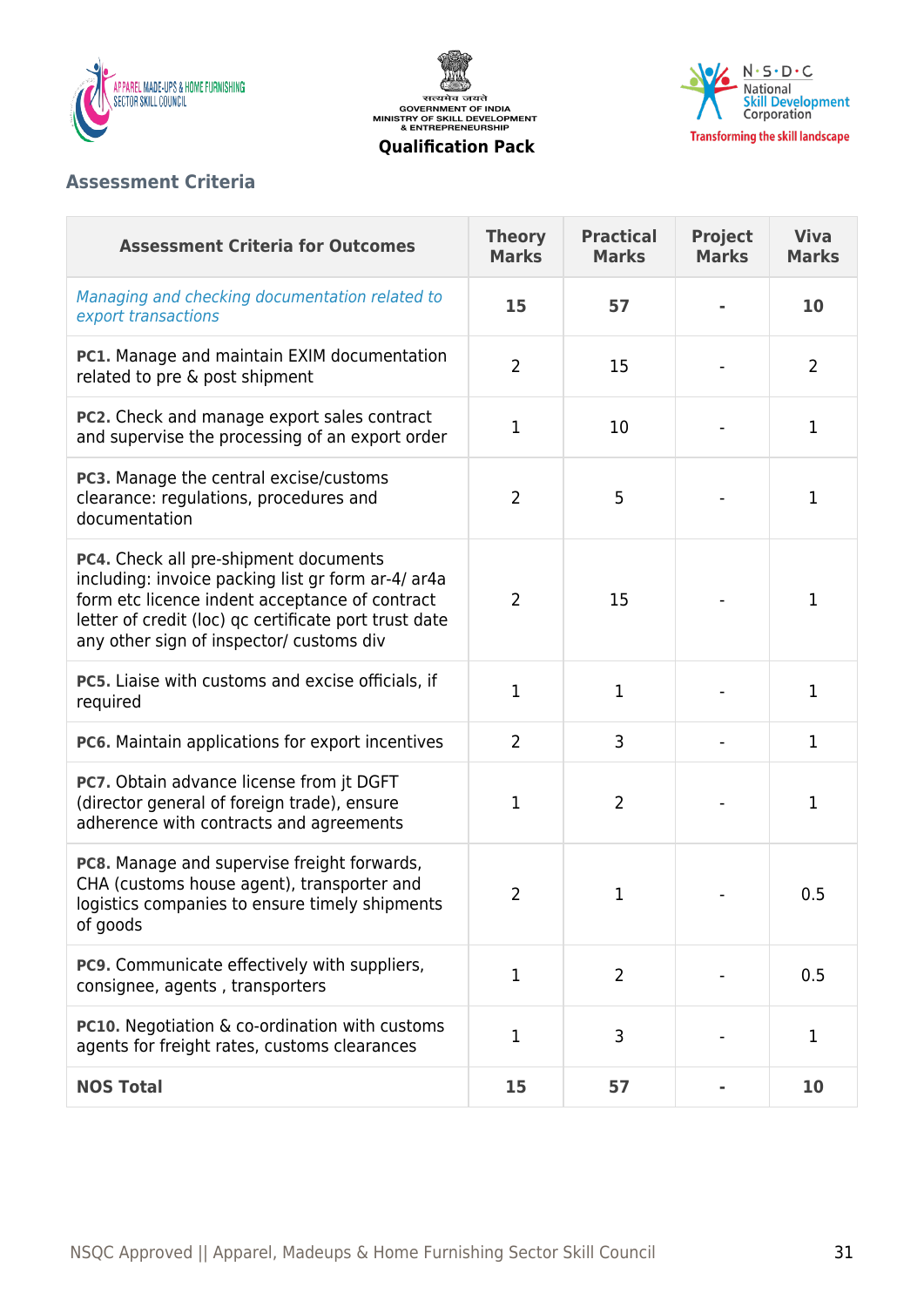





## **National Occupational Standards (NOS) Parameters**

| <b>NOS Code</b>            | AMH/N1608                                       |
|----------------------------|-------------------------------------------------|
| <b>NOS Name</b>            | Manage export processes and check documentation |
| <b>Sector</b>              | Apparel                                         |
| <b>Sub-Sector</b>          | Apparel                                         |
| <b>Occupation</b>          | <b>Export Operations</b>                        |
| <b>NSQF Level</b>          | 6                                               |
| <b>Credits</b>             | <b>TBD</b>                                      |
| <b>Version</b>             | 2.0                                             |
| <b>Last Reviewed Date</b>  | 30/09/2021                                      |
| <b>Next Review Date</b>    | 30/09/2024                                      |
| <b>Deactivation Date</b>   | 30/09/2024                                      |
| <b>NSQC Clearance Date</b> | 30/09/2021                                      |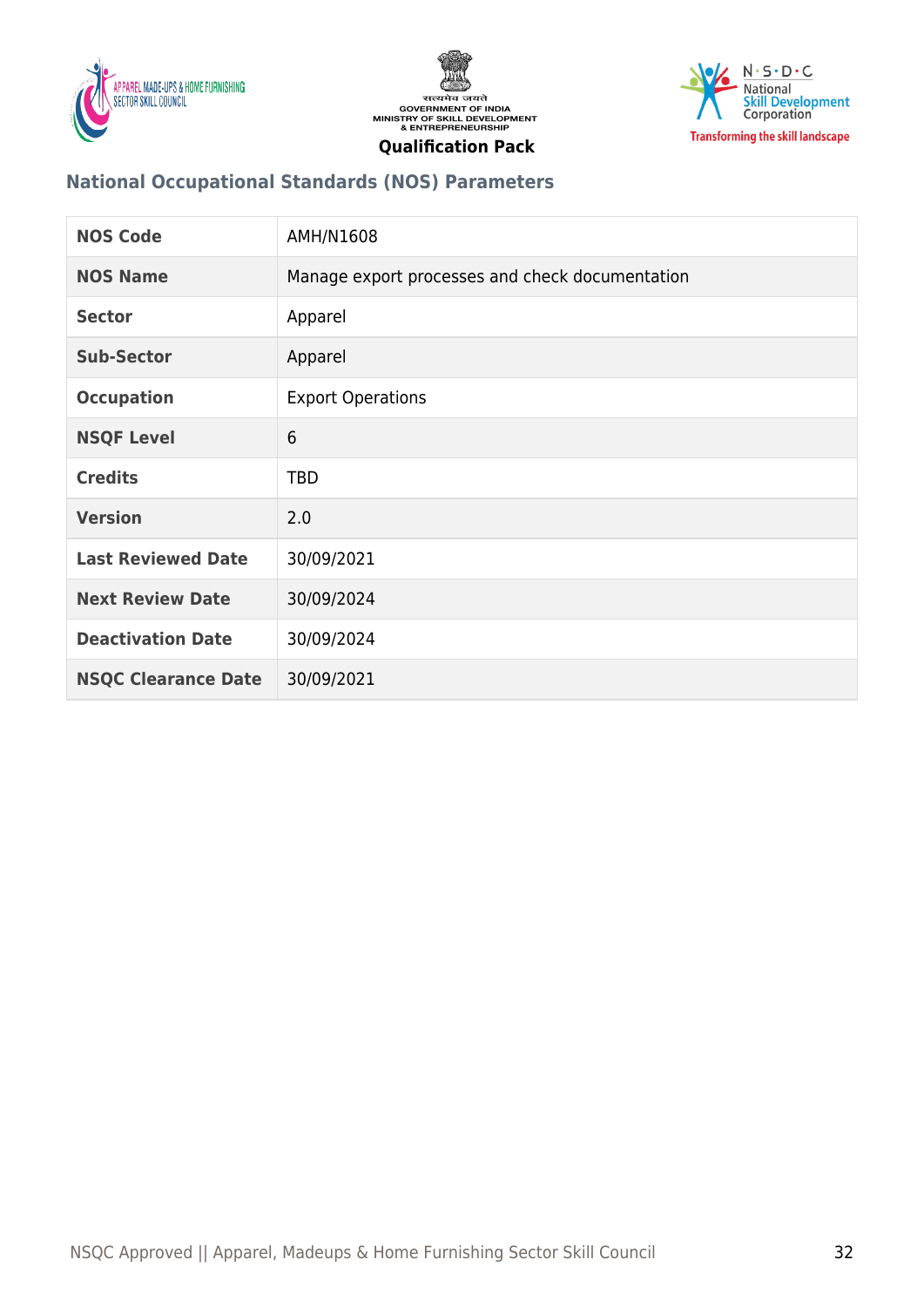





## <span id="page-32-0"></span>**AMH/N1609: Supervise and evaluate performance**

## **Description**

Is about supervising and evaluating the performance of subordinates to ensure higher levels of motivation and output.

## **Scope**

The scope covers the following :

Supervise & evaluate performance of all subordinates and reporting executives

## **Elements and Performance Criteria**

#### Supervise & evaluate performance of all subordinates and reporting executives

To be competent, the user/individual on the job must be able to:

- **PC1.** Set goals and target as per organizational directives for all reporting executives
- **PC2.** Create quantified measures and metrics to analyse the performance of subordinates and reporting executives as per organizational guidelines
- **PC3.** Set tangible and achievable incentives for subordinates as per the goals and targets assigned
- **PC4.** Monitor closely to ensure optimisation and strict adherence of all activities performed by subordinates w.r.t organisational guidelines and defined goals
- **PC5.** Assist and support reporting executives wherever applicable
- **PC6.** Perform and document all performance/appraisal indicators and metrics of subordinates in the prescribed format of organisation
- **PC7.** Hand overall the documents and appropriate support measures to human resources department for official records
- **PC8.** Ensure and implement proper process flow for feedbacks and queries received from subordinates

## **Knowledge and Understanding (KU)**

The individual on the job needs to know and understand:

- **KU1.** Standard operating procedures of the organisation for appraisals, incentives, promotions and performance evaluation
- **KU2.** Standard operating procedures for query and problem reporting and redressal in the organisation
- **KU3.** Framework and guide lines prescribed by the organisation for query, performance evaluation and appraisal for various subordinate positions
- **KU4.** Documentation requirements for each procedure carried out as part of roles and responsibilities
- **KU5.** Institutional and professional code of ethics and standards of practice
- **KU6.** Safety and health policies and regulations for the work place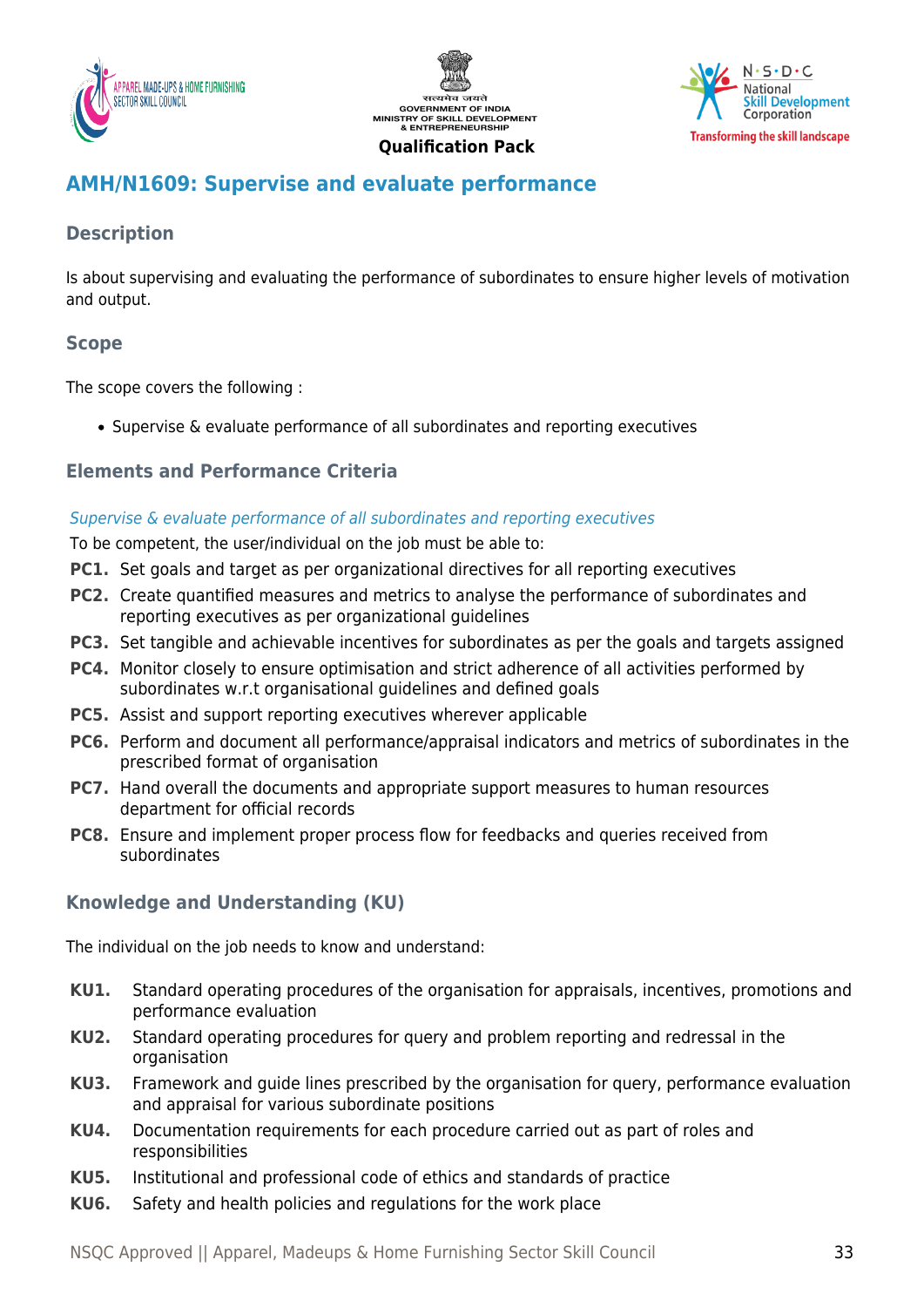





- **KU7.** Process flow for performance evaluation, documentation and appraisals related with them
- **KU8.** Subordinate and reporting executives problems and queries and documenting it in the organisations prescribed format
- **KU9.** Redress documentations mechanisms available in the organization and acting accordingly in a timely manner
- **KU10.** Software or format such as MS word, excel, PowerPoint and management information system (MIS) as prescribed by the organization

## **Generic Skills (GS)**

User/individual on the job needs to know how to:

- **GS1.** Complete accurate well written work with attention to detail
- **GS2.** Communicate with others in writing (wherever applicable)
- **GS3.** Read and understand instructions, guidelines, policies, procedures, regulations and rules pertinent to the job
- **GS4.** Read and understand techpacks, buyer specifications
- **GS5.** Read reviews and interact with subordinates in terms of their requirements, queries and feedbacks
- **GS6.** Read appraisal documents related with any of subordinating position
- **GS7.** Interact with organization's internal stake holders to ensure efficient performance evaluation of the subordinates leading to higher levels of satisfaction and motivation
- **GS8.** Distribute work to achieve the desired targets and goals
- **GS9.** Organize the human resources
- **GS10.** Implement proper process flow for feedbacks and queries received from subordinates
- **GS11.** Methods to resolve the problem associated with manpower
- **GS12.** Provide relevant information to others
- **GS13.** Aanalyse needs, requirements and dependencies in order to meet your work requirements
- **GS14.** Apply quantified measures and metrics to analyse the performance delivered by subordinates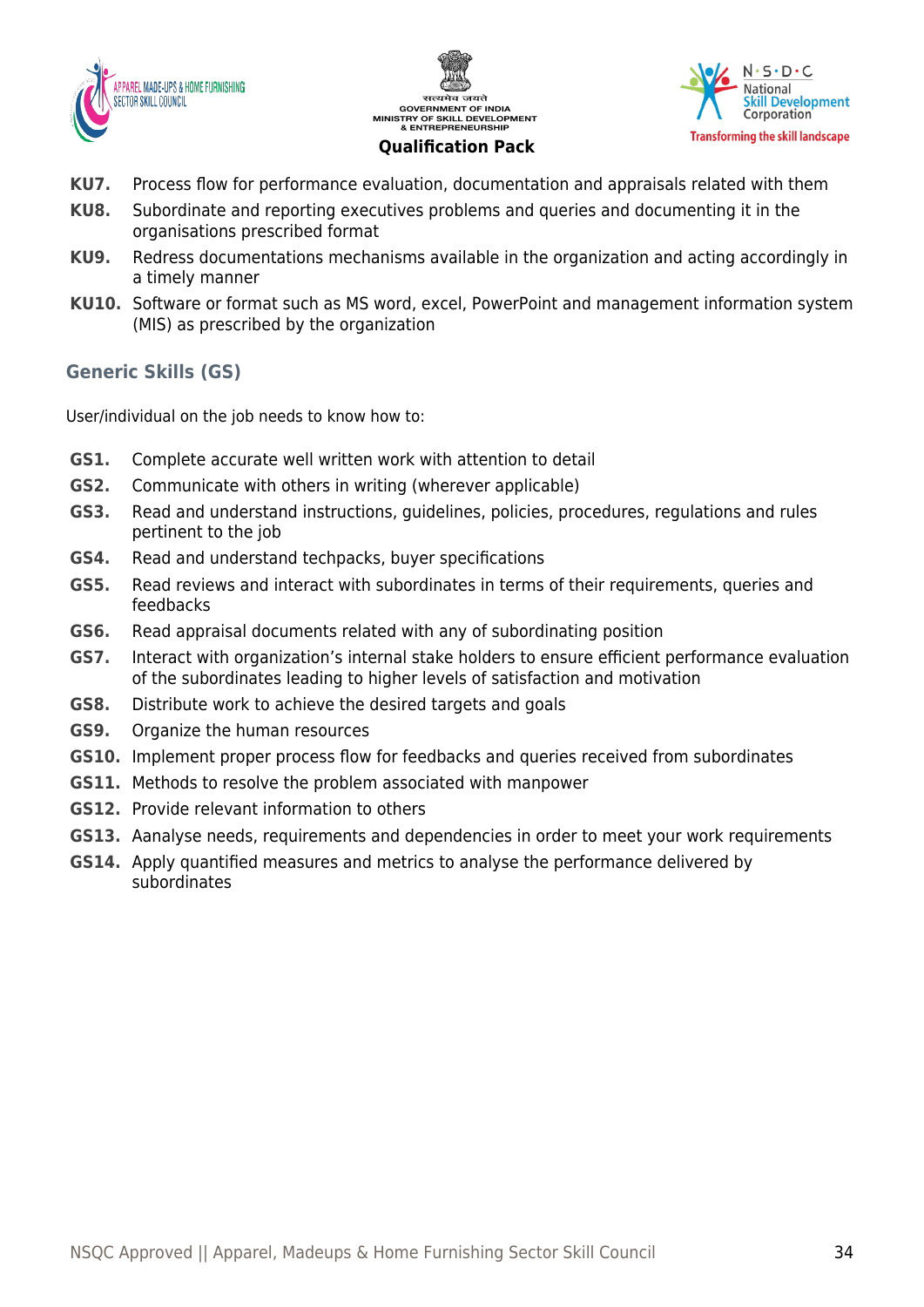

सत्यमेव जयते<br>GOVERNMENT OF INDIA<br>MINISTRY OF SKILL DEVELOPMENT<br>& ENTREPRENEURSHIP **Qualification Pack**



## **Assessment Criteria**

| <b>Assessment Criteria for Outcomes</b>                                                                                                                                 | <b>Theory</b><br><b>Marks</b> | <b>Practical</b><br><b>Marks</b> | <b>Project</b><br><b>Marks</b> | <b>Viva</b><br><b>Marks</b> |
|-------------------------------------------------------------------------------------------------------------------------------------------------------------------------|-------------------------------|----------------------------------|--------------------------------|-----------------------------|
| Supervise & evaluate performance of all<br>subordinates and reporting executives                                                                                        | 13                            | 34                               |                                | 3                           |
| PC1. Set goals and target as per organizational<br>directives for all reporting executives                                                                              | $\mathbf 1$                   | 3                                |                                | 0.5                         |
| <b>PC2.</b> Create quantified measures and metrics to<br>analyse the performance of subordinates and<br>reporting executives as per organizational<br>guidelines        | $\overline{2}$                | 8                                |                                | 0.5                         |
| PC3. Set tangible and achievable incentives for<br>subordinates as per the goals and targets<br>assigned                                                                | 1                             | 8                                |                                | 0.5                         |
| PC4. Monitor closely to ensure optimisation and<br>strict adherence of all activities performed by<br>subordinates w.r.t organisational guidelines and<br>defined goals | 3                             | 3                                |                                | 0.5                         |
| PC5. Assist and support reporting executives<br>wherever applicable                                                                                                     | $\mathbf{1}$                  | 1                                |                                |                             |
| PC6. Perform and document all<br>performance/appraisal indicators and metrics of<br>subordinates in the prescribed format of<br>organisation                            | 3                             | $\overline{7}$                   |                                | 0.5                         |
| PC7. Hand overall the documents and appropriate<br>support measures to human resources<br>department for official records                                               | 1                             | 1                                |                                |                             |
| PC8. Ensure and implement proper process flow<br>for feedbacks and queries received from<br>subordinates                                                                | $\mathbf{1}$                  | 3                                |                                | 0.5                         |
| <b>NOS Total</b>                                                                                                                                                        | 13                            | 34                               |                                | 3                           |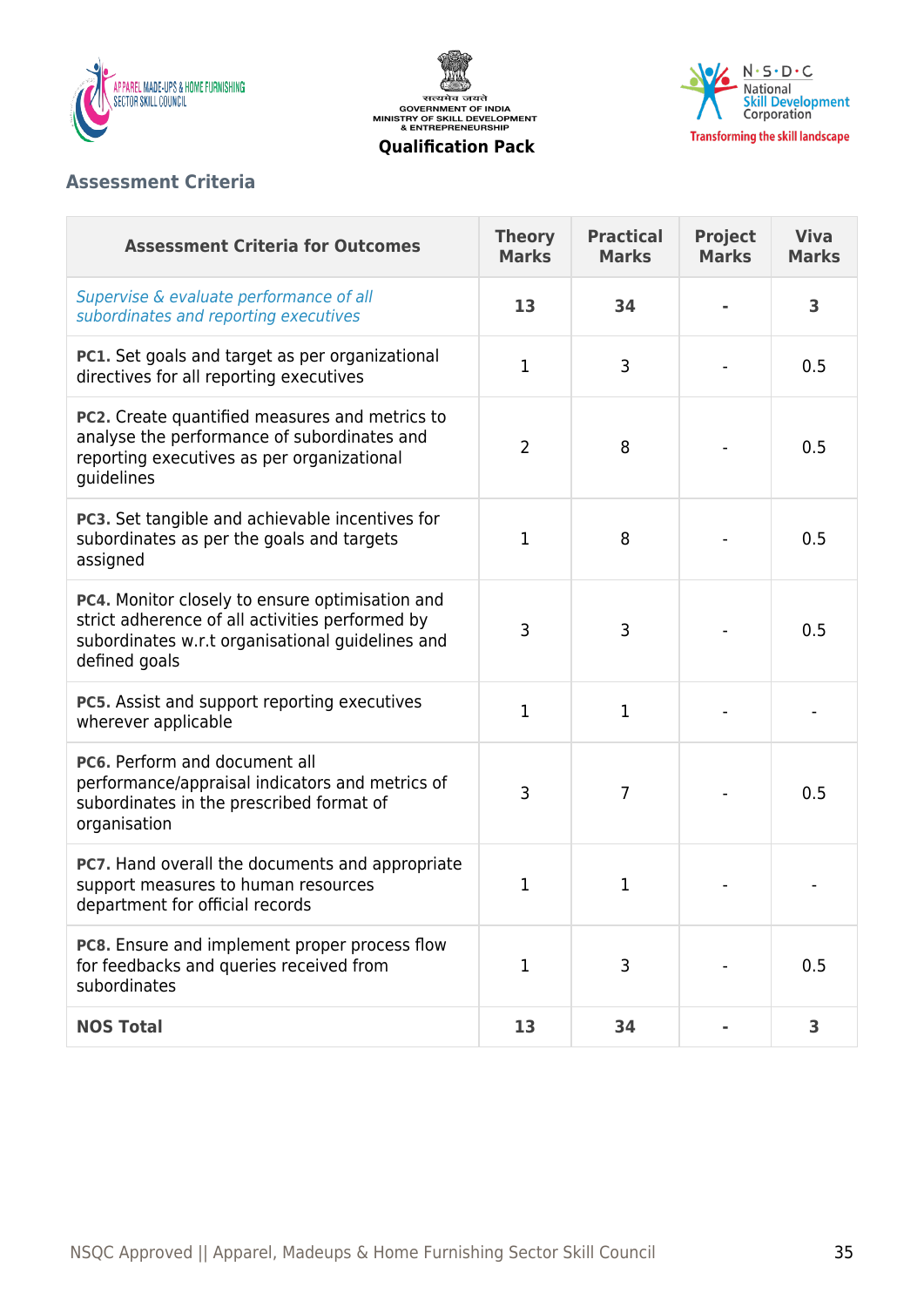





## **National Occupational Standards (NOS) Parameters**

| <b>NOS Code</b>            | AMH/N1609                          |
|----------------------------|------------------------------------|
| <b>NOS Name</b>            | Supervise and evaluate performance |
| <b>Sector</b>              | Apparel                            |
| <b>Sub-Sector</b>          | Apparel                            |
| <b>Occupation</b>          | <b>Export Operations</b>           |
| <b>NSQF Level</b>          | 6                                  |
| <b>Credits</b>             | <b>TBD</b>                         |
| <b>Version</b>             | 2.0                                |
| <b>Last Reviewed Date</b>  | 30/09/2021                         |
| <b>Next Review Date</b>    | 30/09/2024                         |
| <b>Deactivation Date</b>   | 30/09/2024                         |
| <b>NSQC Clearance Date</b> | 30/09/2021                         |

## <span id="page-35-1"></span><span id="page-35-0"></span>Assessment Guidelines and Assessment Weightage

## **Assessment Guidelines**

1. Criteria for assessment for each Qualification Pack will be created by the Sector Skill Council. Each Performance Criteria (PC) will be assigned marks proportional to its importance in NOS. SSC will also lay down proportion of marks for Theory and Skills Practical for each PC

2. The assessment for the theory part will be based on knowledge bank of questions created by the SSC

3. Assessment will be conducted for all compulsory NOS, and where applicable, on the selected elective/option NOS/set of NOS. examination/training center (as per assessment criteria below)

4. Individual assessment agencies will create unique question papers for theory part for each candidate at each.

5. Individual assessment agencies will create unique evaluations for skill practical for every student at each examination/training center based on this criteria.

6. To pass the Qualification Pack, every trainee should score a minimum of 70% aggregate in QP.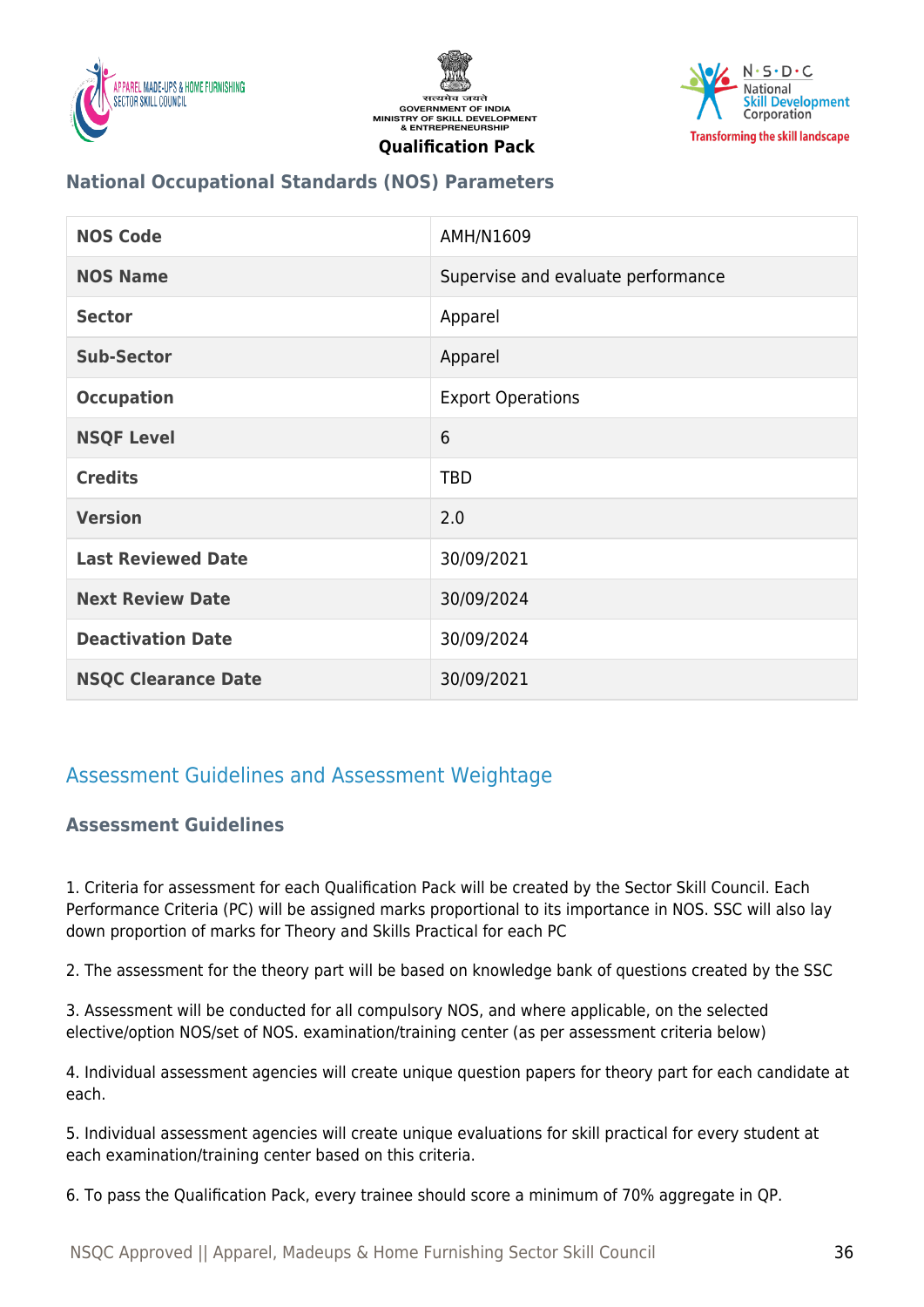





7. In case of unsuccessful completion, the trainee may seek reassessment on the Qualification Pack.

#### **Minimum Aggregate Passing % at QP Level : 70**

(**Please note**: Every Trainee should score a minimum aggregate passing percentage as specified above, to successfully clear the Qualification Pack assessment.)

## <span id="page-36-0"></span>**Assessment Weightage**

#### Compulsory NOS

| <b>National Occupational</b><br><b>Standards</b>                                                                         | <b>Theory</b><br><b>Marks</b> | <b>Practical</b><br><b>Marks</b> | <b>Project</b><br><b>Marks</b> | <b>Viva</b><br><b>Marks</b> | <b>Total</b><br><b>Marks</b> | Weightage      |
|--------------------------------------------------------------------------------------------------------------------------|-------------------------------|----------------------------------|--------------------------------|-----------------------------|------------------------------|----------------|
| AMH/N0104.Comply with<br>industry, regulatory and<br>organizational requirements<br>and Greening of Job roles            | 20                            | 10                               | $\mathbf 0$                    | 10                          | 40                           | 9              |
| AMH/N1601.Manage export<br>marketing operations                                                                          | 15                            | 50                               | $\mathbf 0$                    | $\overline{7}$              | 72                           | 16             |
| AMH/N1604.Analyze foreign<br>trade logistics                                                                             | 15                            | 50                               | $\overline{0}$                 | $\overline{7}$              | 72                           | 16             |
| AMH/N1605.Maintain<br>healthy, safe and secured<br>work place along with<br>sensitization of gender and<br>PwD concerns. | 6                             | 21                               | $\mathbf 0$                    | 3                           | 30                           | $\overline{7}$ |
| AMH/N1606.Planning for<br>Export                                                                                         | 15                            | 35                               | $\overline{0}$                 | 4                           | 54                           | 12             |
| AMH/N1607.Ensure Shipping<br>Compliance                                                                                  | 12                            | 32                               | $\mathbf 0$                    | 6                           | 50                           | 11             |
| AMH/N1608.Manage export<br>processes and check<br>documentation                                                          | 15                            | 57                               | $\mathbf 0$                    | 10                          | 82                           | 18             |
| AMH/N1609.Supervise and<br>evaluate performance                                                                          | 13                            | 34                               | $\mathbf 0$                    | 3                           | 50                           | 11             |
| <b>Total</b>                                                                                                             | 111                           | 289                              | $\mathbf 0$                    | 50                          | 450                          | 100            |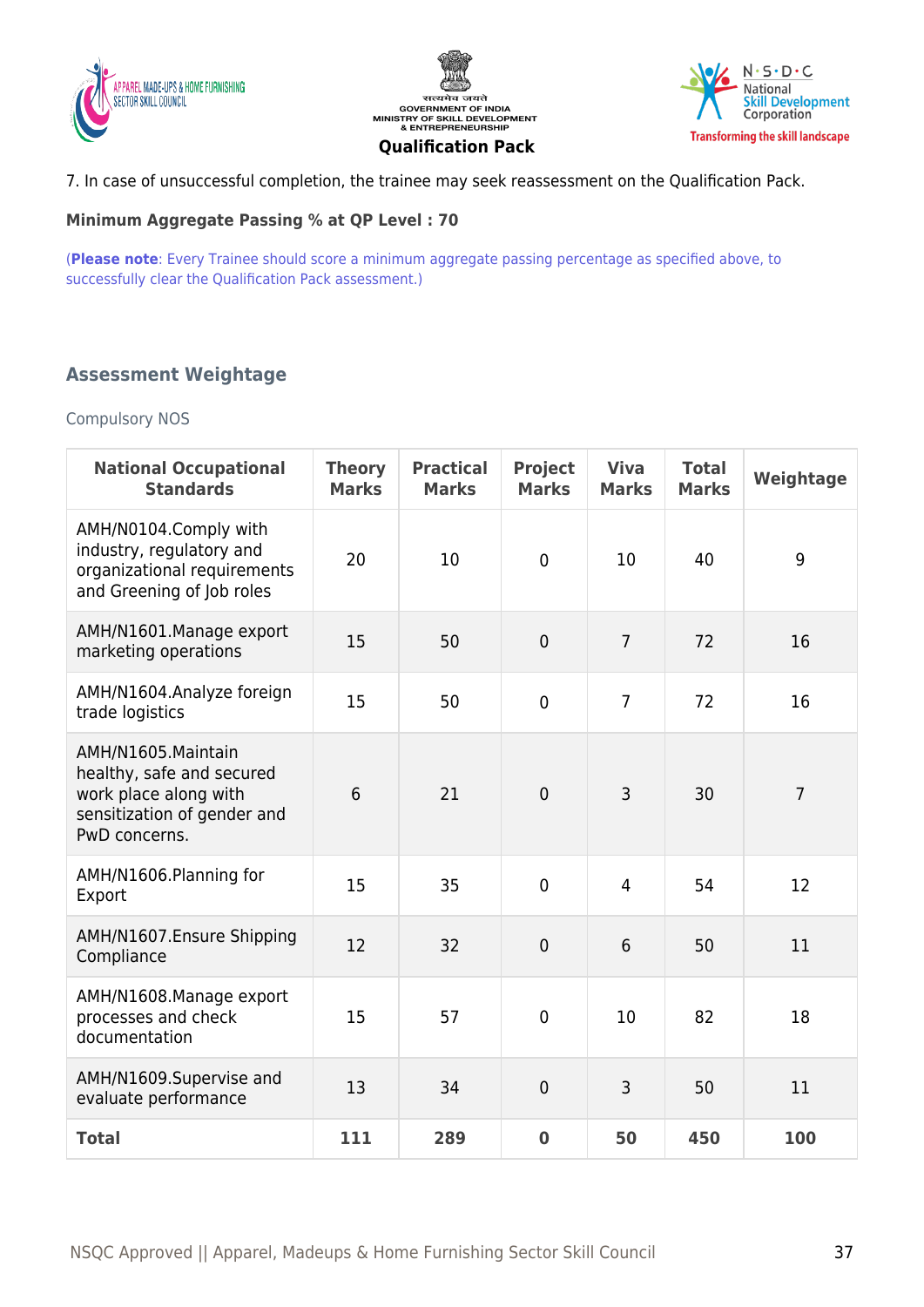





## <span id="page-37-0"></span>**Acronyms**

| <b>NOS</b>  | National Occupational Standard(s)               |
|-------------|-------------------------------------------------|
| <b>NSQF</b> | National Skills Qualifications Framework        |
| <b>QP</b>   | <b>Qualifications Pack</b>                      |
| <b>TVET</b> | Technical and Vocational Education and Training |
| <b>NOS</b>  | National Occupational Standard(s)               |
| <b>NSQF</b> | <b>National Skills Qualifications Framework</b> |
| <b>QP</b>   | <b>Qualifications Pack</b>                      |
| TVET        | Technical and Vocational Education and Training |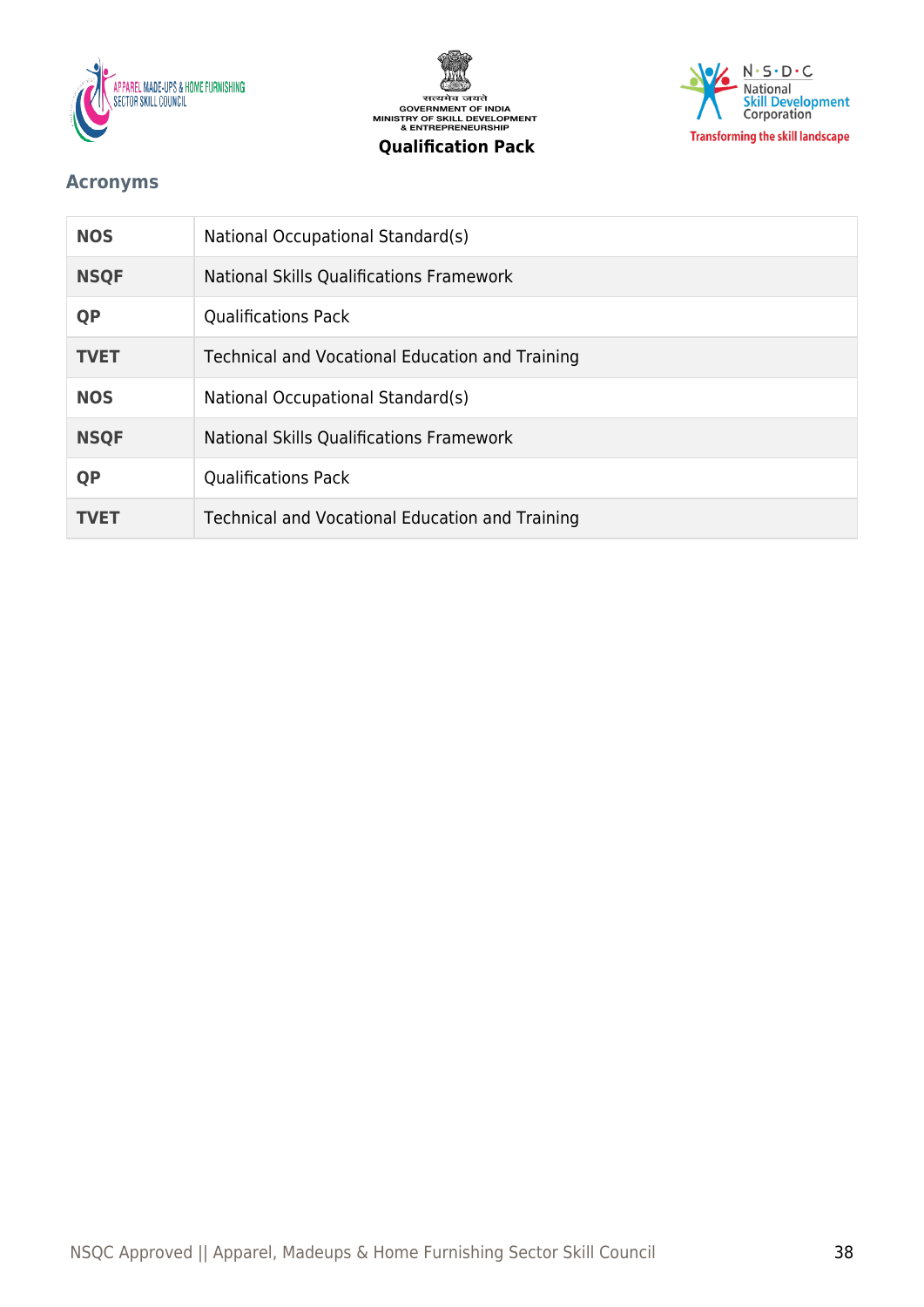





## <span id="page-38-0"></span>**Glossary**

| <b>Sector</b>                                                    | Sector is a conglomeration of different business operations having<br>similar business and interests. It may also be defined as a distinct subset<br>of the economy whose components share similar characteristics and<br>interests.                                                                         |
|------------------------------------------------------------------|--------------------------------------------------------------------------------------------------------------------------------------------------------------------------------------------------------------------------------------------------------------------------------------------------------------|
| <b>Sub-sector</b>                                                | Sub-sector is derived from a further breakdown based on the<br>characteristics and interests of its components.                                                                                                                                                                                              |
| <b>Occupation</b>                                                | Occupation is a set of job roles, which perform similar/ related set of<br>functions in an industry.                                                                                                                                                                                                         |
| Job role                                                         | Job role defines a unique set of functions that together form a unique<br>employment opportunity in an organisation.                                                                                                                                                                                         |
| <b>Occupational</b><br><b>Standards (OS)</b>                     | OS specify the standards of performance an individual must achieve<br>when carrying out a function in the workplace, together with the<br>Knowledge and Understanding (KU) they need to meet that standard<br>consistently. Occupational Standards are applicable both in the Indian<br>and global contexts. |
| <b>Performance Criteria</b><br>(PC)                              | Performance Criteria (PC) are statements that together specify the<br>standard of performance required when carrying out a task.                                                                                                                                                                             |
| <b>National</b><br><b>Occupational</b><br><b>Standards (NOS)</b> | NOS are occupational standards which apply uniquely in the Indian<br>context.                                                                                                                                                                                                                                |
| <b>Qualifications Pack</b><br>(QP)                               | QP comprises the set of OS, together with the educational, training and<br>other criteria required to perform a job role. A QP is assigned a unique<br>qualifications pack code.                                                                                                                             |
| <b>Unit Code</b>                                                 | Unit code is a unique identifier for an Occupational Standard, which is<br>denoted by an 'N'                                                                                                                                                                                                                 |
| <b>Unit Title</b>                                                | Unit title gives a clear overall statement about what the incumbent<br>should be able to do.                                                                                                                                                                                                                 |
| <b>Description</b>                                               | Description gives a short summary of the unit content. This would be<br>helpful to anyone searching on a database to verify that this is the<br>appropriate OS they are looking for.                                                                                                                         |
| <b>Scope</b>                                                     | Scope is a set of statements specifying the range of variables that an<br>individual may have to deal with in carrying out the function which have<br>a critical impact on quality of performance required.                                                                                                  |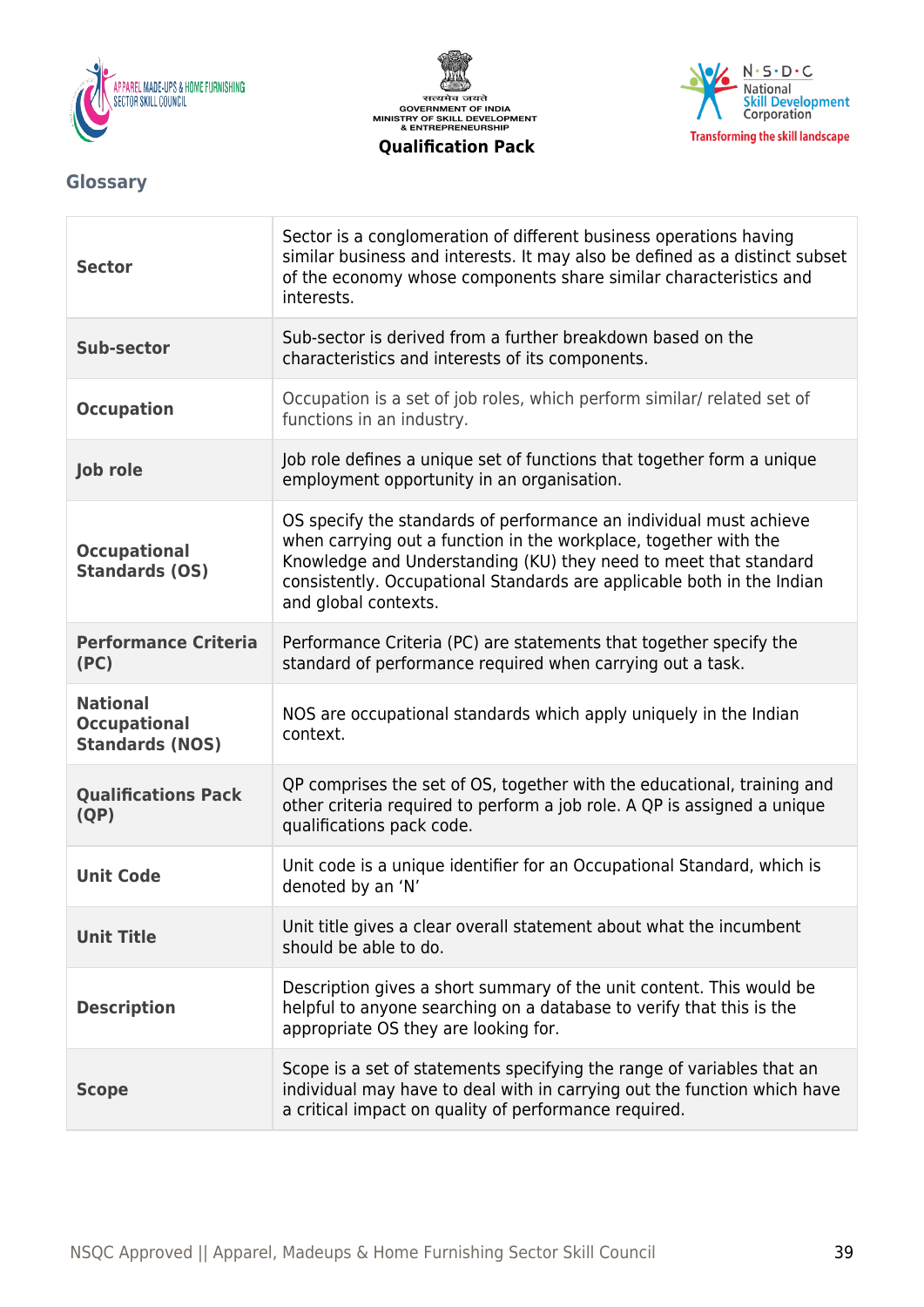





| <b>Knowledge and</b><br><b>Understanding (KU)</b> | Knowledge and Understanding (KU) are statements which together<br>specify the technical, generic, professional and organisational specific<br>knowledge that an individual needs in order to perform to the required<br>standard.                                                                                                                                                  |
|---------------------------------------------------|------------------------------------------------------------------------------------------------------------------------------------------------------------------------------------------------------------------------------------------------------------------------------------------------------------------------------------------------------------------------------------|
| <b>Organisational</b><br><b>Context</b>           | Organisational context includes the way the organisation is structured<br>and how it operates, including the extent of operative knowledge<br>managers have of their relevant areas of responsibility.                                                                                                                                                                             |
| <b>Technical Knowledge</b>                        | Technical knowledge is the specific knowledge needed to accomplish<br>specific designated responsibilities.                                                                                                                                                                                                                                                                        |
| <b>Core Skills/ Generic</b><br>Skills (GS)        | Core skills or Generic Skills (GS) are a group of skills that are the key to<br>learning and working in today's world. These skills are typically needed<br>in any work environment in today's world. These skills are typically<br>needed in any work environment. In the context of the OS, these include<br>communication related skills that are applicable to most job roles. |
| <b>Electives</b>                                  | Electives are NOS/set of NOS that are identified by the sector as<br>contributive to specialization in a job role. There may be multiple<br>electives within a QP for each specialized job role. Trainees must select<br>at least one elective for the successful completion of a QP with Electives.                                                                               |
| <b>Options</b>                                    | Options are NOS/set of NOS that are identified by the sector as<br>additional skills. There may be multiple options within a QP. It is not<br>mandatory to select any of the options to complete a QP with Options.                                                                                                                                                                |
| <b>Sector</b>                                     | Sector is a conglomeration of different business operations having<br>similar business and interests. It may also be defined as a distinct subset<br>of the economy whose components share similar characteristics and<br>interests.                                                                                                                                               |
| <b>Sub-sector</b>                                 | Sub-sector is derived from a further breakdown based on the<br>characteristics and interests of its components.                                                                                                                                                                                                                                                                    |
| <b>Occupation</b>                                 | Occupation is a set of job roles, which perform similar/ related set of<br>functions in an industry.                                                                                                                                                                                                                                                                               |
| Job role                                          | Job role defines a unique set of functions that together form a unique<br>employment opportunity in an organization.                                                                                                                                                                                                                                                               |
| <b>Occupational</b><br><b>Standards (OS)</b>      | OS specify the standards of performance an individual must achieve<br>when carrying out a function in the workplace, together with the<br>Knowledge and Understanding (KU) they need to meet that standard<br>consistently. Occupational Standards are applicable both in the Indian<br>and global contexts.                                                                       |
| <b>Performance Criteria</b><br>(PC)               | Performance Criteria (PC) are statements that together specify the<br>standard of performance required when carrying out a task.                                                                                                                                                                                                                                                   |